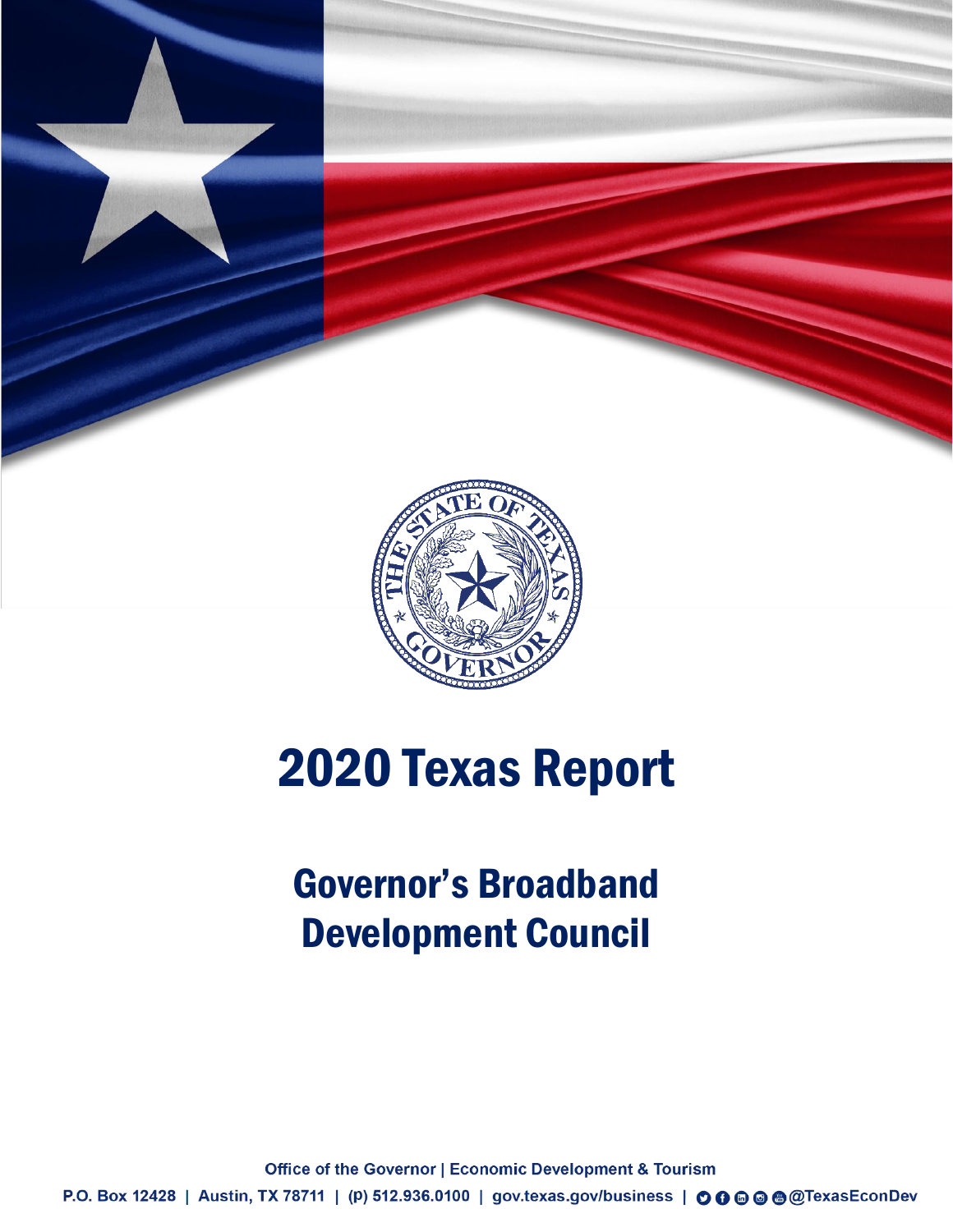Table of Contents

| II.   |                                                                 |  |
|-------|-----------------------------------------------------------------|--|
| III.  |                                                                 |  |
| IV.   |                                                                 |  |
|       |                                                                 |  |
| VI.   | PROGRESS OF BROADBAND DEVELOPMENT IN UNSERVED AREAS 17          |  |
| VII.  | BARRIERS TO BROADBAND ADOPTION AND DEPLOYMENT  20               |  |
| VIII. | TECHNOLOGY-NEUTRAL SOLUTIONS TO OVERCOME IDENTIFIED BARRIERS 23 |  |
| IX.   |                                                                 |  |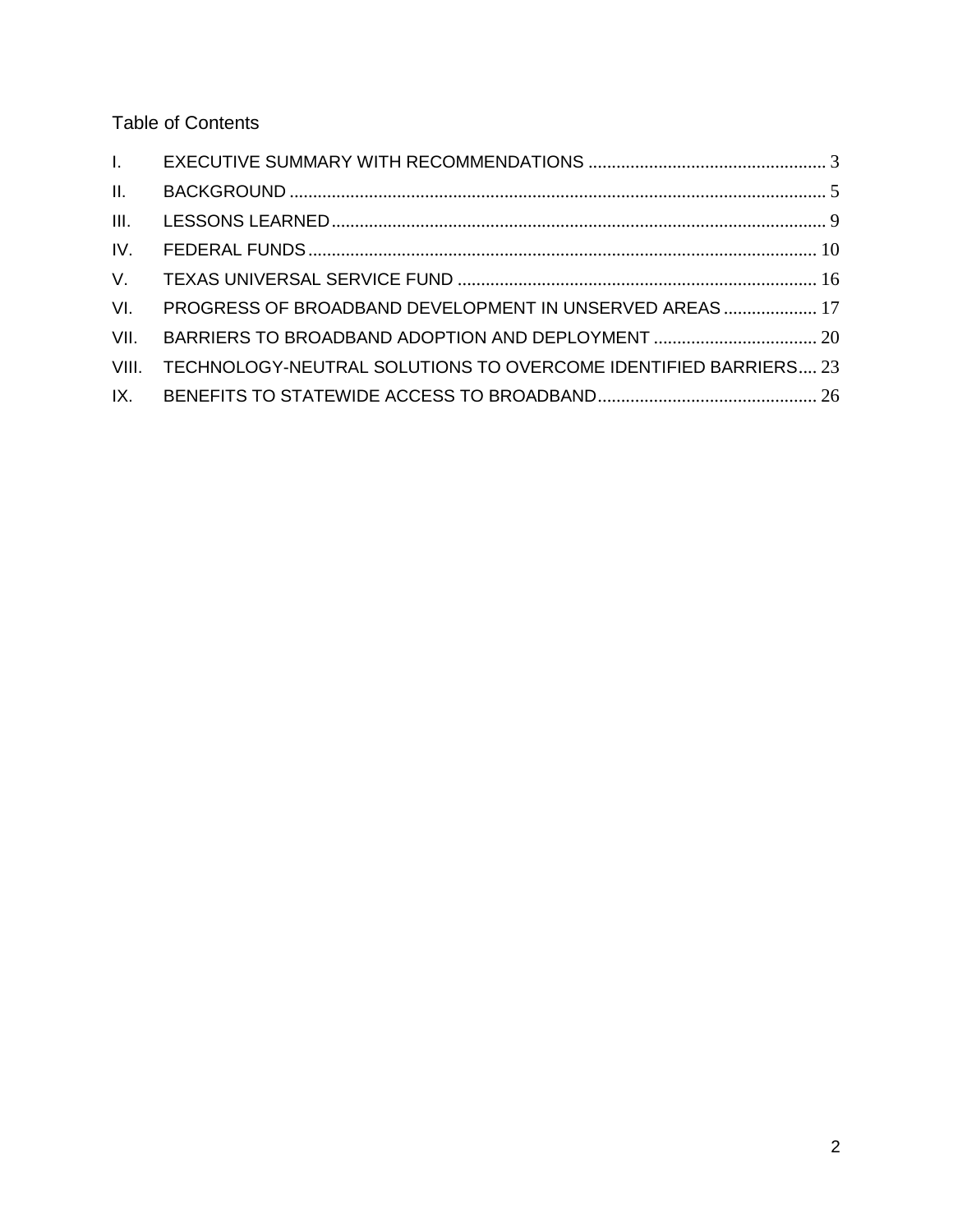## **I. EXECUTIVE SUMMARY WITH RECOMMENDATIONS**

#### **Executive Summary:**

The Governor's Broadband Development Council, in accordance with Texas Government Code Sec. 490.007, is mandated to submit an annual report no later than November 1 of each year, beginning in 2020. The report serves to identify findings and recommendations based on the Council's duties, outlined in Texas Government Code Sec. 490.006.

There are many challenges to broadband connectivity in rural and unserved areas of the state, and currently Texas is one of six states that does not have a statewide broadband plan. In 2020, the novel coronavirus (COVID-19) pandemic has highlighted issues regarding broadband internet in many ways, and now more than ever it is apparent that broadband connectivity is a critical issue for the rural and unserved areas of our state.

In studying the progress of broadband development in unserved areas, the Council found that over 300,000 locations in Texas are unserved.<sup>1</sup> As of July 2020, an estimated 926,859 Texans do not have access to broadband at home. This is particularly problematic for those who need to attend school virtually, visit a doctor online, or work remotely, either due to the COVID-19 pandemic or other factors. The Council found that Texas' rural population represents approximately 90 percent of all Texans without broadband access.

The Council also studied barriers to broadband development in Texas. Some of the main barriers identified include regulatory, economic, and technical factors, such as population density and geography, infrastructure investment, profitability, and "backhaul" costs. Other barriers include a low rate of broadband adoption, lack of collaboration between stakeholders, and insufficient statewide coordination.

In order to identify recommendations regarding broadband connectivity in rural and unserved areas, the Council studied broadband practices taking place in other states, as well as initiatives at the federal level.

The Council found that the Pew Charitable Trusts, an independent nonprofit research organization, identified several promising practices adopted by other states to address issues regarding broadband internet. These practices include: state and local stakeholder outreach and engagement; policy frameworks with well-defined goals; planning and capacity building; funding programs; and program evaluation.

In addition, the federal government has several programs administered by the Federal Communications Commission (FCC) and the U.S. Department of Agriculture (USDA) to incentivize carriers to build broadband in high-cost areas.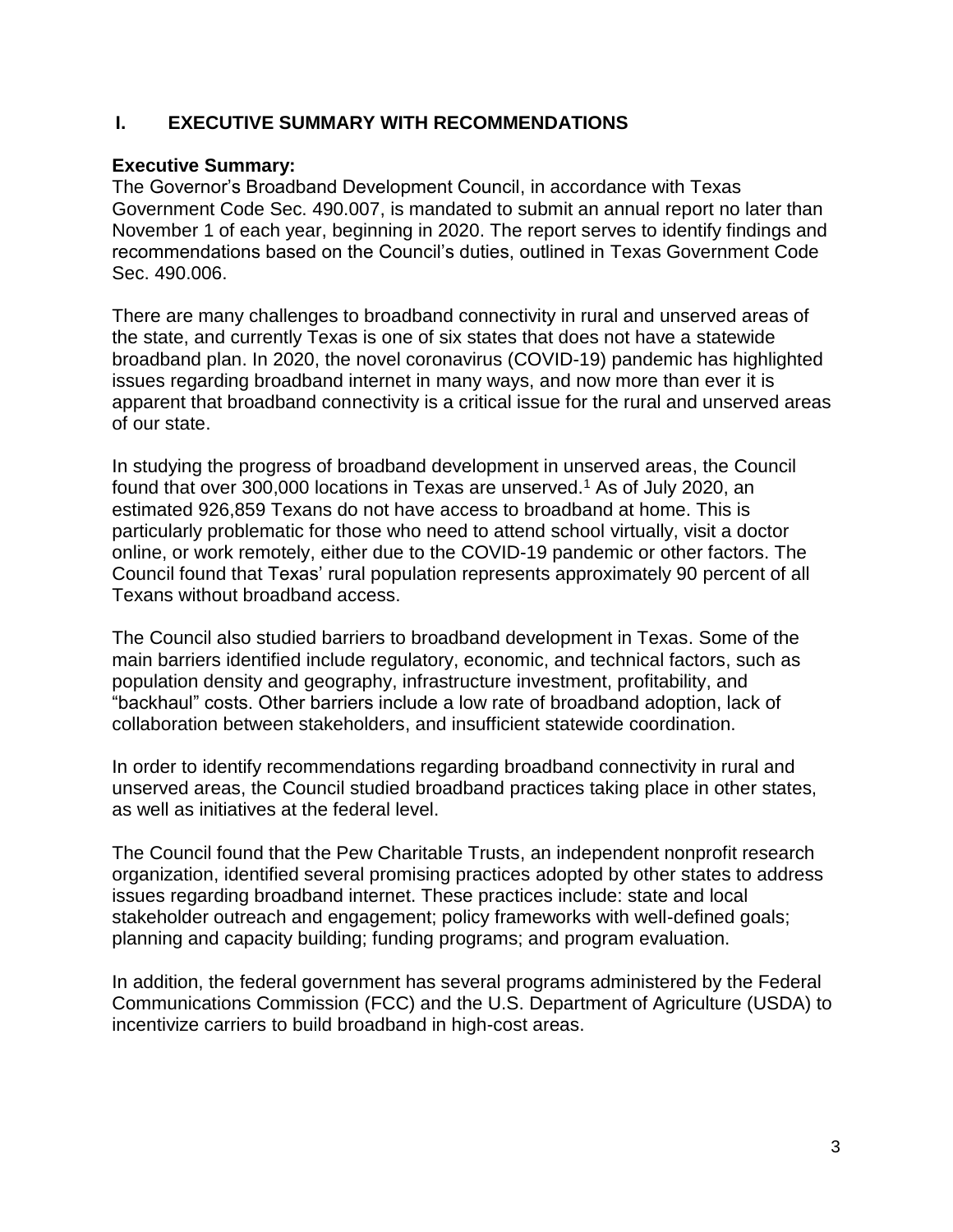It is also important to identify technology-neutral solutions to expand broadband connectivity, including digital literacy trainings, certifications for broadband-ready communities, and/or building upon current technology-neutral programs.

The issue of broadband connectivity in the state's rural and unserved areas is vital to economic development, education, health care, and safety in Texas. According to the FCC's National Broadband Plan, broadband internet is critical "…for economic growth, job creation, global competitiveness, and a better way of life."<sup>2</sup> The benefits of statewide access to broadband include: increased access to worldwide markets, e-commerce growth, improved agricultural practices, enhanced educational opportunities, more effective emergency preparedness communication, and expanded access to medical professionals via telemedicine.

## **Recommendations:**

The Governor's Broadband Development Council has researched the progress of broadband development in unserved areas; identified barriers to residential and commercial broadband deployment in unserved areas; studied technology-neutral solutions to overcome barriers; and analyzed how statewide access to broadband would benefit economic development, higher education and public education, state and local law enforcement, state emergency preparedness, and health care services. Resulting from this research, the Council recommends that the Texas Legislature take the following action:

- Create a state broadband plan; and
- Establish a state broadband office.

The Council also believes that the following action could benefit the broadband landscape in Texas and therefore recommends its continued study:

 Develop a state broadband funding program to incentivize deployment in unserved areas.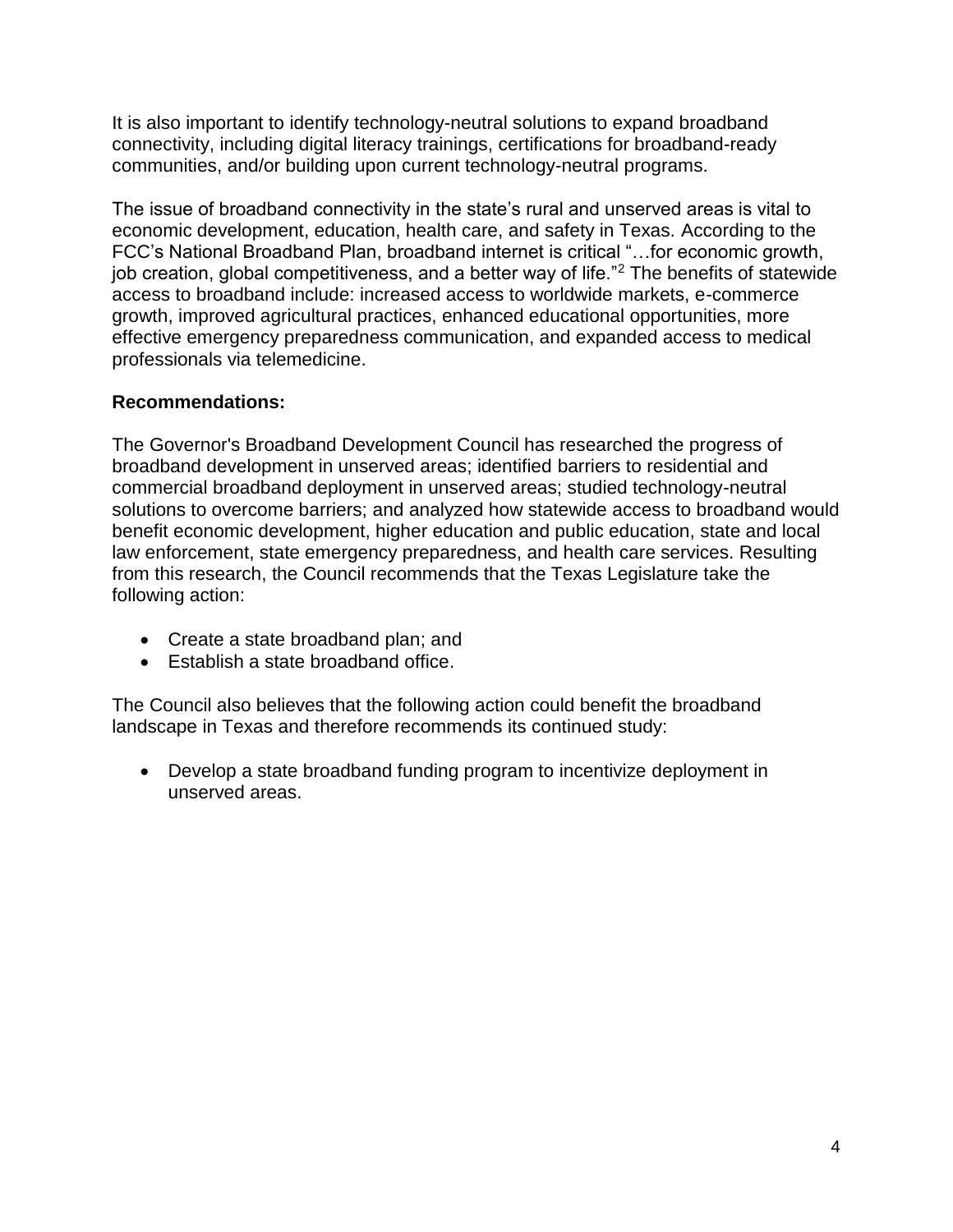## **II. BACKGROUND**

The internet continues to dramatically impact commerce, education, health care, innovation, and entertainment for Texans. Today, the internet, specifically broadband or high-speed internet, is no longer a luxury or convenience, but rather a necessity.<sup>3</sup> While the definition of broadband internet has changed over time, <sup>4</sup> broadband internet is currently defined by the FCC as a 25 Megabits per second (Mbps) download speed and 3 Mbps upload speed (25/3 Mbps).<sup>5</sup> According to the FCC's National Broadband Plan, broadband internet is critical "…for economic growth, job creation, global competitiveness, and a better way of life."<sup>6</sup>

The future economic success of Texas communities, and the state in general, will likely be dependent on how Texas uses and expands access to broadband internet.<sup>7</sup> Currently, Texas is one of six states that does not have a state broadband plan. This means Texas is not comprehensively planning for internet expansion to meet current or future needs and is losing out on potential funding opportunities.<sup>8</sup>

It is important to note that broadband access and broadband adoption are different issues. Broadband access refers to an individual's ability to physically connect to broadband internet. If an individual does not have the ability to access the internet at the rate of 25/3 Mbps then that individual would be considered "unserved."<sup>9</sup> House Bill 1960 (HB 1960) considers an area "unserved" when there is a "census block without broadband capable of providing" 25/3 Mbps. If broadband service is provided anywhere within a census block, even if service is provided to only one connection or household within the census block, then that census block is considered a broadband "served" area.<sup>10</sup> This means that even though a census block may be considered broadbandcapable or a "served" area, not every individual in that census block may have access to broadband internet.

Broadband adoption is the choice made by an individual, business, or institution to embrace and use broadband and its related technologies. Broadband adoption cannot occur without access to high-speed infrastructure; however, even with access to the internet, broadband adoption may not follow. While more than nine out of ten Texas households have access to broadband service, not all choose to subscribe. According to the 2019 American Community Survey from the United States Census Bureau, only 67.6 percent of Texas households subscribe to fixed broadband service such as DSL, cable, or fiber at home. This places Texas below the national average of 70.8 percent of households, and at 34th in adoption behind California, New York, Florida, and 30 other states. Texas does, however, have a larger share of fixed broadband subscribers than any of its neighboring states.

In 2019, the Texas Legislature filed several bills related to broadband. HB 1960, Senate Bill 14 (SB 14), and House Bill 2422 (HB 2422) were passed by the Texas Legislature and signed by Governor Greg Abbott.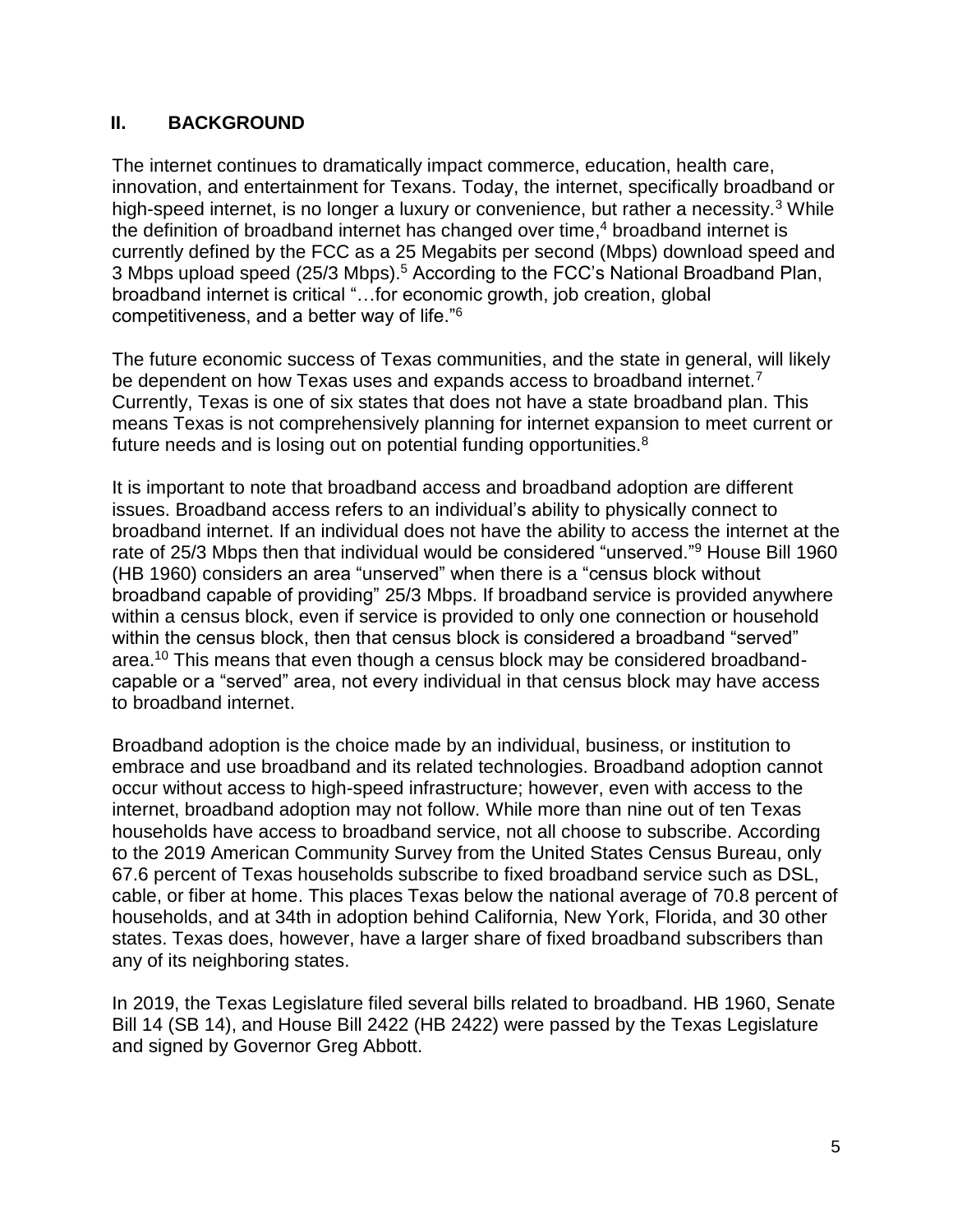HB 1960 created the Governor's Broadband Development Council and established that it would exist for 10 years. HB 1960 also set out the duties of the Council. According to HB 1960, the Council shall:<sup>11</sup>

- 1. Research the progress of broadband development in unserved areas;
- 2. Identify barriers to residential and commercial broadband deployment in unserved areas;
- 3. Study technology-neutral solutions to overcome barriers identified under Subdivision (2); and
- 4. Analyze how statewide access to broadband would benefit:
	- A. Economic development;
	- B. The delivery of educational opportunities in higher education and public education;
	- C. State and local law enforcement;
	- D. State emergency preparedness; and
	- E. The delivery of health care services, including telemedicine and telehealth.

On January 10, 2020, Governor Abbott appointed the following individuals to the Governor's Broadband Development Council for terms set to expire on August 31, 2024:

- Juli Blanda,
- Frank Moreno.
- Lindsey Lee,
- Marshall Harrison,
- Marty Lucke,
- Kirk Petty,
- Thomas J. Kim, M.D.,
- William "Bill" Sproull,
- Saurin Patel, M.D.,
- Greg Pittman,
- Jennifer K. Harris,
- Kenny Scudder,
- Mike Easley,
- Edward Smith, and
- $\bullet$  Steven Johnson, Ph.D.<sup>12</sup>

SB 14 amended the Utilities Code to authorize electric cooperatives or their affiliates to construct, operate, and maintain fiber-optic cables and other facilities for providing highspeed internet service to their customers using the cooperative's existing electricity easements. The bill set out parameters for the administration of such internet services, including rate setting.<sup>13</sup>

HB 2422 does the following:<sup>14</sup>

1. Amends the Transportation Code to require the Texas Department of Transportation (TxDOT) to provide online notice of ongoing and planned highway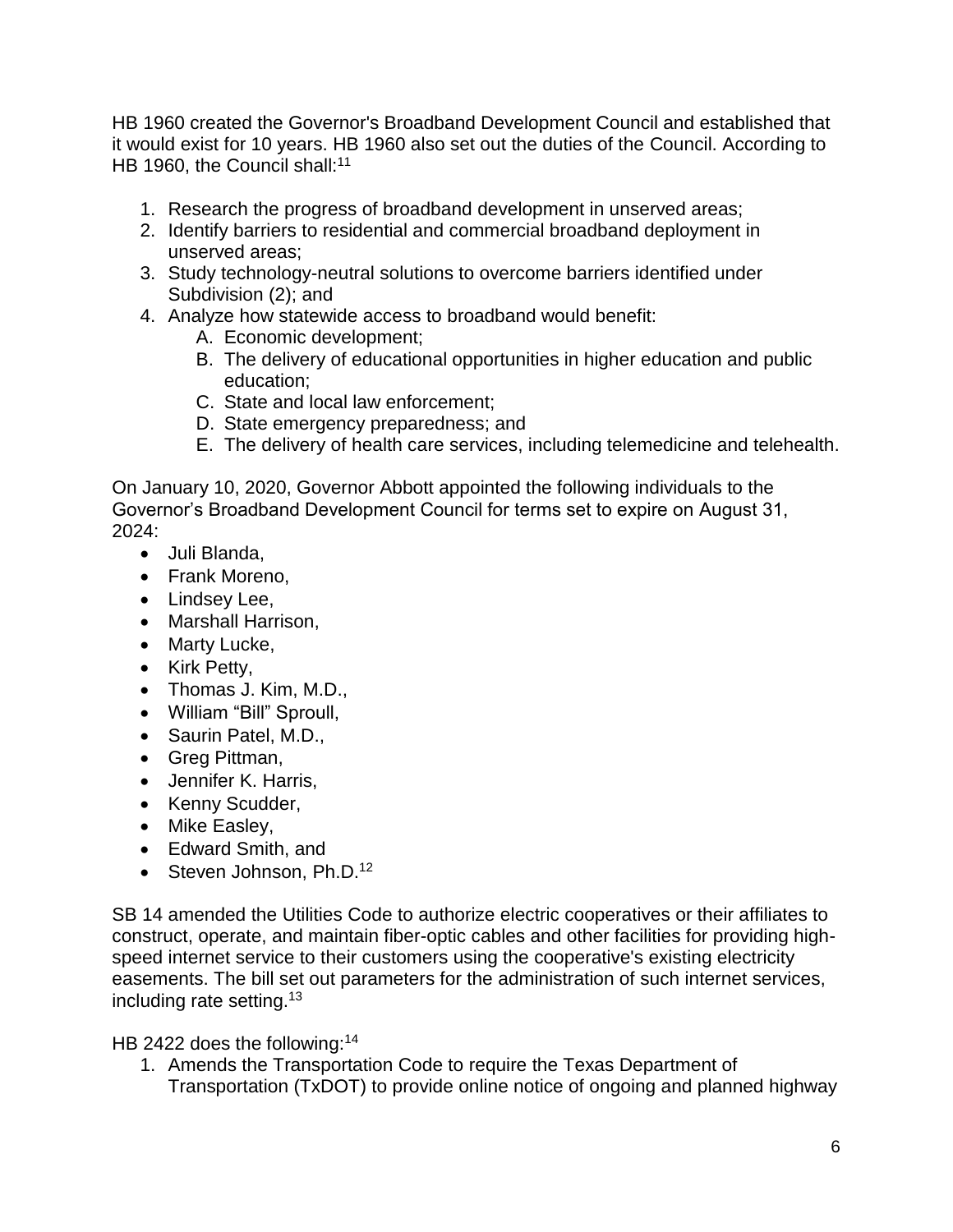construction projects for which TxDOT will provide voluntary joint trenching opportunities in the state's right-of-way for broadband providers.

- 2. Authorizes a broadband provider to collaborate with TxDOT to deploy a broadband conduit or other broadband facilities in those rights-of-way.
- 3. Requires TxDOT to give special consideration to broadband deployment that is likely to improve broadband access in rural or underserved communities.
- 4. Requires TxDOT to submit to the Legislature an annual report detailing TxDOT's actions in carrying out the provisions of the bill, any gains in broadband speed or access associated with voluntary joint trenching opportunities, and any costs or cost savings to the state, private entities, or end users of broadband services associated with such opportunities.

A fourth broadband related bill, House Bill 2423 (HB 2423), was passed by the Texas House but was not voted on by the Texas Senate.<sup>15</sup> HB 2423 would have created a broadband office and a broadband service investment program.

In 2020, the COVID-19 pandemic has highlighted issues regarding broadband internet in several ways:

- 1. Broadband internet is a critical tool for city, state, and federal governments, businesses, and households.<sup>16</sup>
- 2. Business closures and social distancing efforts enhanced the already growing ecommerce economy. According to the Texas Comptroller, in June and July 2020, sales tax collections from e-commerce "rose significantly" in June 2020 and "were up sharply" again in July 2020.<sup>17</sup>
- 3. According to AARP Texas Director Tina Tran, "broadband can ease social isolation, [support] mobility solutions and enhance access to telemedicine and other services" for Texas' elderly population.<sup>18</sup>
- 4. In 2020, many Texas schools have transitioned to virtual classrooms, which has increased the demand for broadband access. According to a survey of Texas educators, "one of every six public school students in Texas does not have access to high-speed internet."<sup>19</sup> United States Senator John Cornyn of Texas argues that more must be done "to ensure that students across Texas and across the nation have access to reliable broadband."<sup>20</sup>
- 5. The U.S. Chamber of Commerce asserts that, "Broadband will be crucial to economic recovery, especially for small businesses."<sup>21</sup>

## Recent Successes

In response to connectivity concerns, Governor Greg Abbott has taken significant strides to address the digital divide across the state since the beginning of the pandemic. In May 2020, Governor Abbott, the Texas Education Agency (TEA), and Dallas Independent School District launched Operation Connectivity, a statewide initiative to deliver internet connectivity and device solutions for school districts, families, and students in Texas. In July 2020, Governor Abbott, Lieutenant Governor Dan Patrick, House Speaker Dennis Bonnen, and other state leaders announced that the State of Texas would allocate \$200 million in CARES Act funding to TEA for the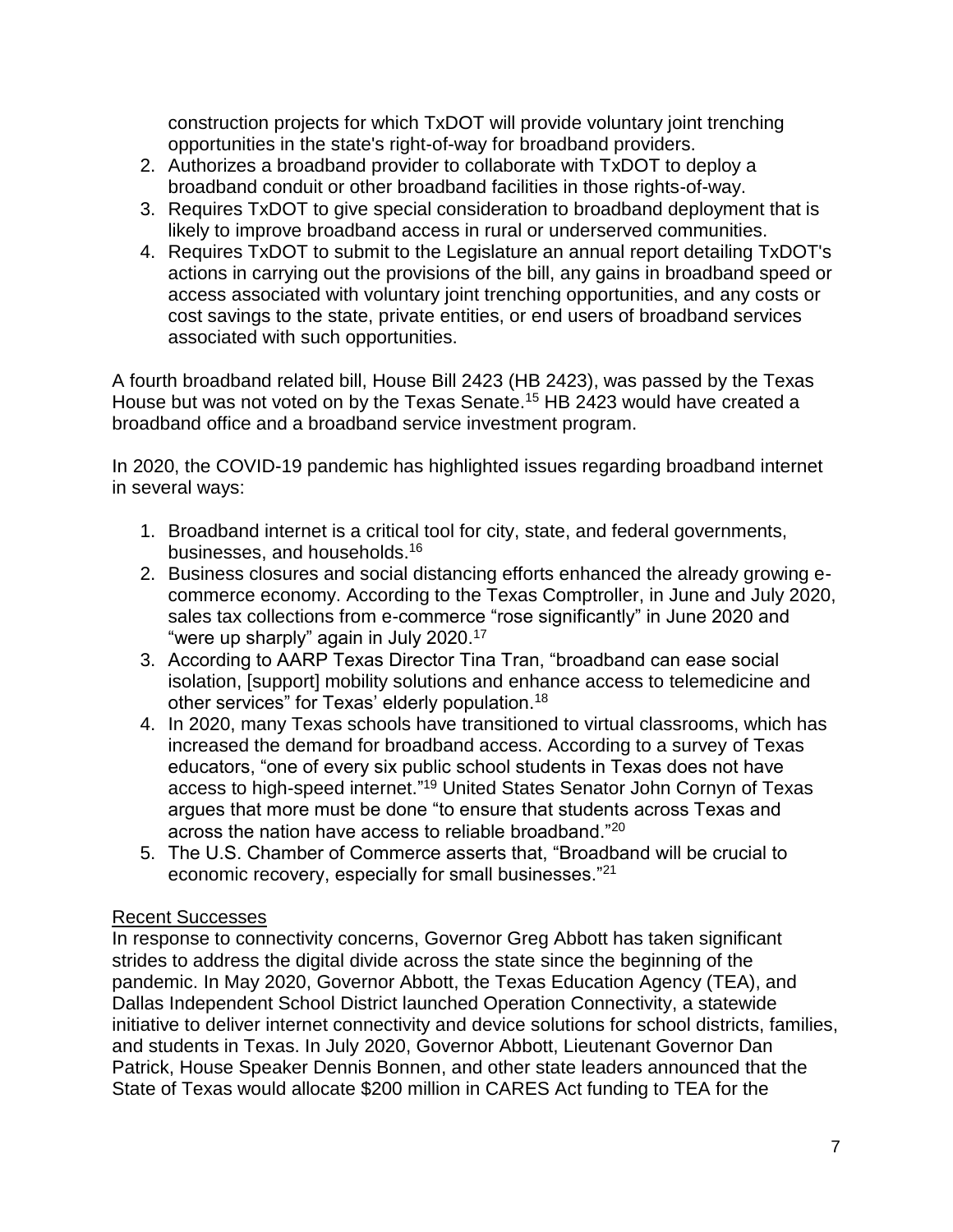purchase of eLearning devices and home internet solutions to enable remote learning during the COVID-19 pandemic for Texas students who lack connectivity. Governor Abbott said, "As school districts delay the start of in-person instruction for the 2020- 2021 school year due to COVID-19, it is essential that we work to provide Texas students with the devices they need to connect and communicate online for classroom instruction." 22

In August 2020, Governor Abbott announced that TEA, in partnership with local education agencies, had procured more than one million personal devices and internet WiFi hotspots as part of the State's Operation Connectivity initiative. Governor Abbott stated, "Securing personal devices and WiFi hotspots will help meet the connectivity needs of students across the state," and emphasized how critical it was for the State of Texas to "close the digital divide and ensure access to virtual education for students who are learning at home."<sup>23</sup> Furthermore, in October 2020, Governor Abbott issued a statement of support for Senator John Cornyn's 'Eliminate the Digital Divide Act' legislation that would expand broadband access across the country by sending federal dollars to states for the purpose of developing programs that fund broadband projects in underserved areas.<sup>24</sup> Governor Abbott stated that, "at a time when high-speed internet is increasingly important to Texans' daily lives, it is essential that we continue to expand broadband access throughout the state," and that Senator Cornyn's legislation would "offer a strategic path forward to bridge the broadband gap and improve access to highspeed internet for all Texans, especially those in rural or underserved communities."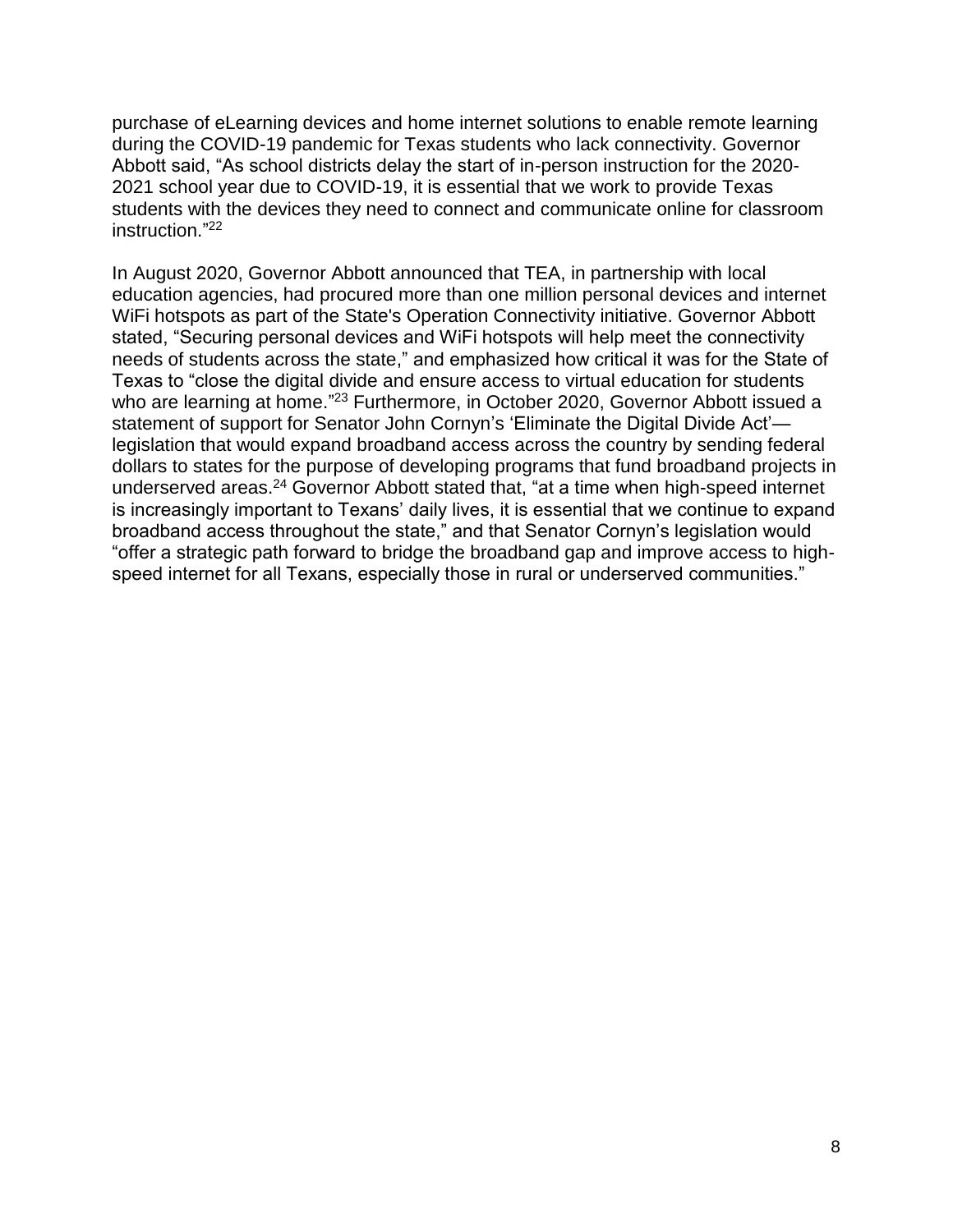## **III. LESSONS LEARNED<sup>25</sup>**

In February 2020, the Pew Charitable Trusts examined state broadband programs nationwide. While it is clear that there is no one-size-fits-all approach for state expansion efforts, some measures that many states have taken are proving effective.

These promising practices are as follows.

**Stakeholder outreach and engagement**. All states with broadband programs are working to engage stakeholders at both the state and local levels. At the state level, this includes broadband task forces and councils, as well as partnerships among state agencies. At the local level, it includes support for broadband committees and education of local stakeholders.

**Policy framework**. Many states have created a policy framework for broadband deployment by setting well-defined goals and a clear policy direction in legislation and tasking agencies, or by setting up separate offices to lead statewide broadband programs. These states are identifying and addressing barriers to facilitate broadband deployment in unserved and underserved areas. They are also connecting broadband to other policy priorities, including economic development, transportation, health care, and agriculture, to build partnerships and leverage more funding for expansion efforts.

**Planning and capacity building**. Half of the states have plans that define goals and objectives that provide a baseline against which to measure progress. Some also support local and regional planning efforts that help educate community members and build the local capacity necessary for successful broadband infrastructure projects. Local and regional planning efforts can help communities identify their needs and goals, start conversations with providers, evaluate options, and move toward implementing infrastructure projects.

**Funding and operations**. Some states are providing funding to support broadband deployment in unserved areas through grant programs that fund a portion of the cost of deployment in these communities. They are also ensuring accountability by requiring that grantees demonstrate they are providing the service they were funded to deliver while also providing the state with the data needed to evaluate the program and progress toward defined goals.

**Program evaluation and evolution**. States that are supporting planning efforts and funding infrastructure projects are evaluating the performance of these efforts and incorporating lessons learned. States continue to update program goals and activities as their programs mature, addressing broadband adoption and working to help communities make full use of their broadband infrastructure.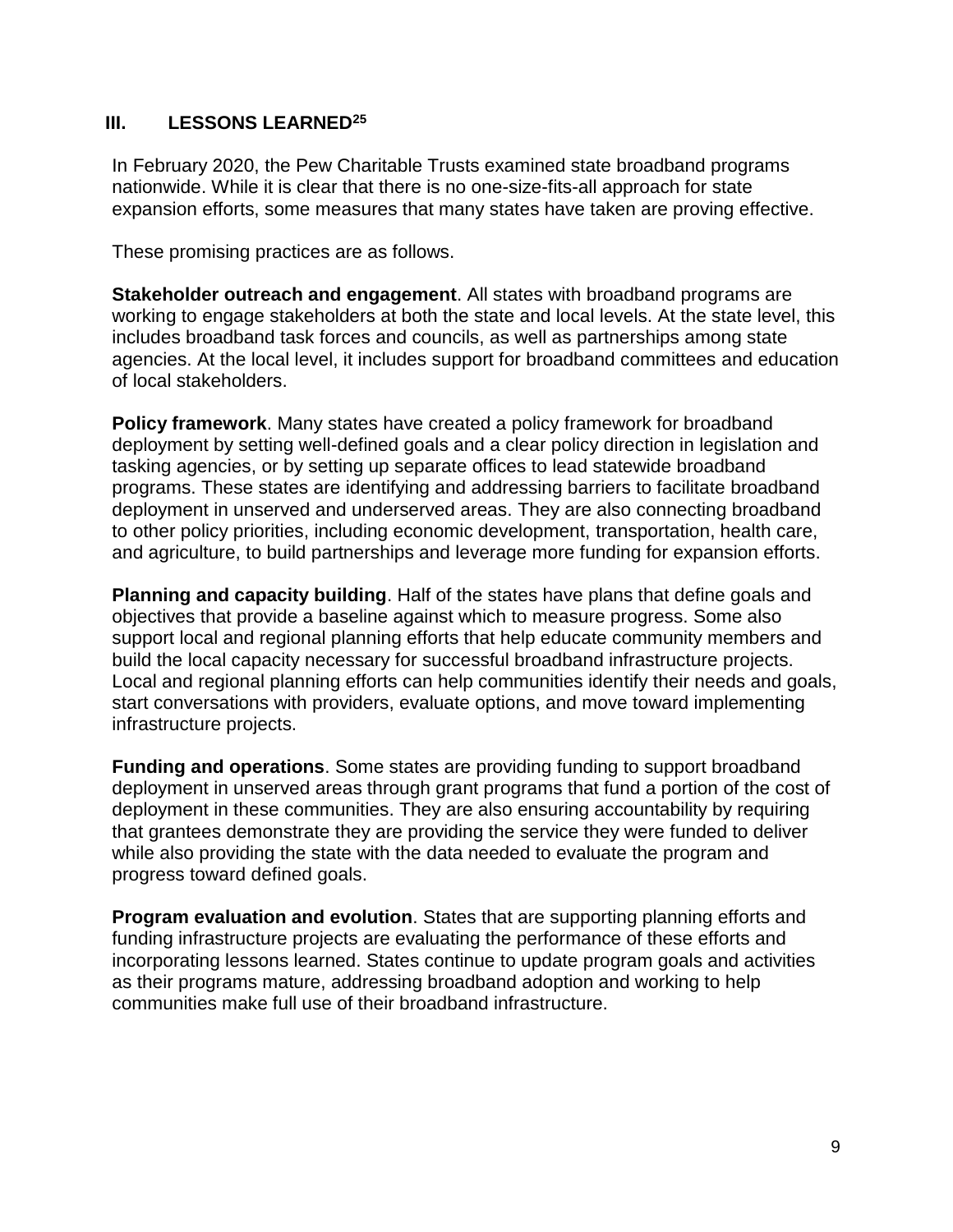## **IV. FEDERAL FUNDS**

The federal government has several programs administered by the FCC and USDA to help carriers build broadband in high-cost areas. Most of these federally funded grants and loans go directly to providers and other entities, not directly to the states. In 2019, the FCC authorized more than \$8.3 billion in funds to support states through its Universal Service Fund.<sup>26</sup> Additionally, through USDA's ReConnect program, more than \$744 million in funds have been awarded through March 2020 to support more than 80 broadband projects benefiting more than 430,000 rural residents in 34 states.<sup>27</sup> In February 2020, the USDA announced it would invest \$19 million in broadband for rural Texas communities.<sup>28</sup>

## **Federal Communications Commission (FCC)**

## **Universal Service Fund**<sup>29</sup>

The Universal Service Fund (USF) is the largest and most sustained federal funding source for broadband. It is a multi-billion dollar, multifaceted program funded by fees assessed on certain telecommunications providers. Usually these fees end up being passed on to end-user customers. The USF was originally intended to subsidize telephone services to low-income households and high-cost areas. Today, the USF works to implement the principle that all Americans should have access to communications services (i.e. "universal service"). The FCC has established four distinct programs within the USF, including: Connect America Fund, Lifeline, Schools and Libraries (E-rate), and Rural Health Care.<sup>30</sup> All of these programs are coordinated by the Universal Service Administrative Company (USAC), an independent not-for-profit designated by the FCC. In 2019, these programs totaled \$8.3 billion in authorized USF support to states.<sup>31</sup>

## **Connect America Fund**<sup>32</sup>

The Connect America Fund (CAF), also known as the High-Cost Program, is designed to ensure that consumers in rural, insular, and high-cost areas have access to modern communications networks capable of providing voice and broadband service, both fixed and mobile, at rates that are reasonably comparable to those in urban areas. The program fulfills this universal service goal by allowing eligible carriers who serve these areas to recover some of their costs from the USF. In 2019, the CAF program totaled over \$5 billion in authorized USF support to states.

## **Lifeline<sup>33</sup>**

The Lifeline program provides a discount on phone and internet service for qualifying low-income consumers to ensure that all Americans have the opportunities and security that phone service brings. The Lifeline program is available to eligible low-income consumers in every state, territory, and commonwealth, and on tribal lands. To participate in Lifeline, households must be at or below 135 percent of the federal poverty guidelines or participate in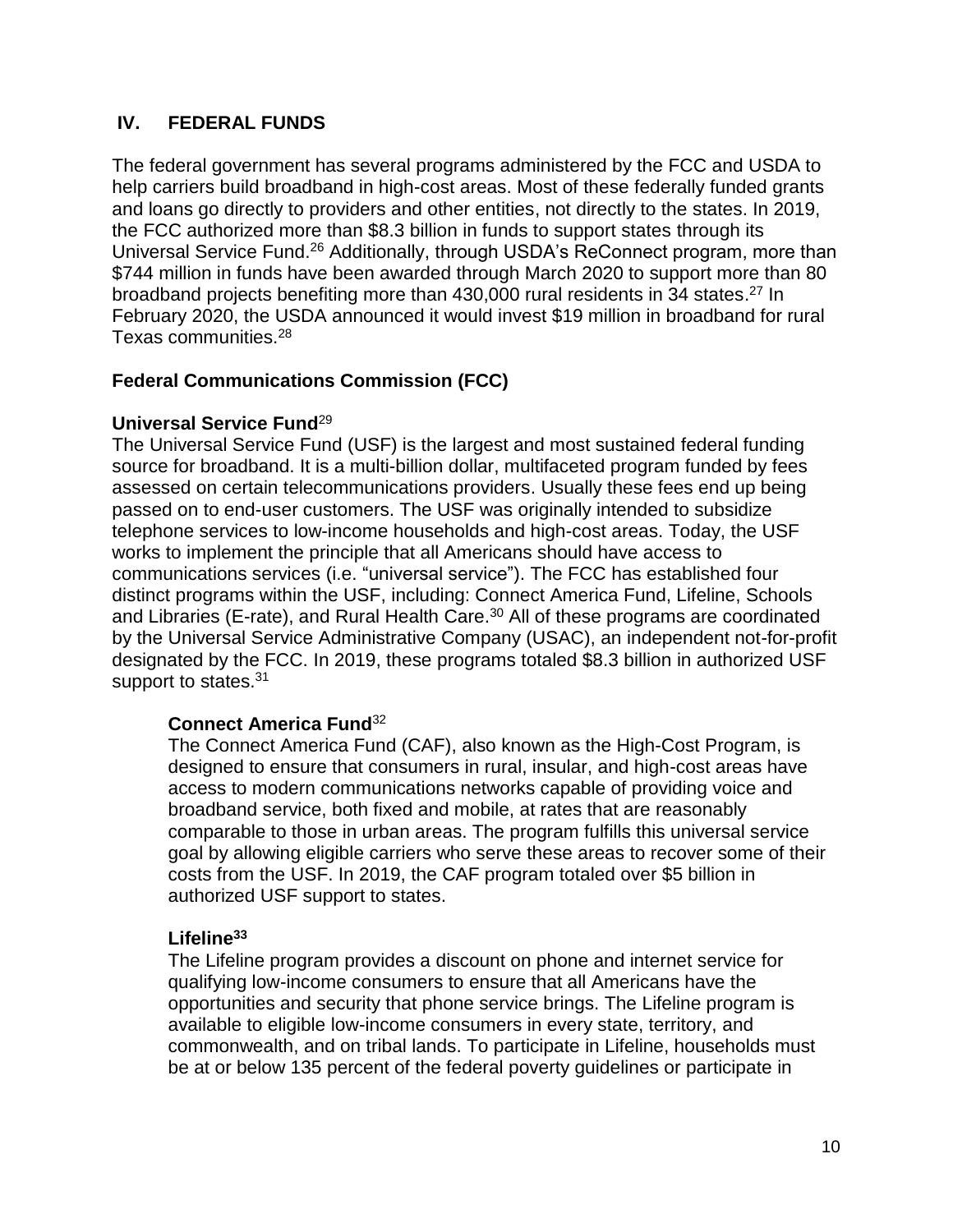certain programs like SNAP and Medicaid. In 2019, the Lifeline program totaled nearly \$1 billion in authorized USF support to states.

#### **Schools and Libraries (E-Rate)<sup>34</sup>**

The Schools and Libraries universal service support program, or the E-rate program, helps schools and libraries obtain affordable broadband.

According to the FCC, "Eligible schools, school districts and libraries may apply individually or as part of a consortium. Funding may be requested under two categories of service: category one services to a school or library (telecommunications, telecommunications services and internet access), and category two services that deliver internet access within schools and libraries (internal connections, basic maintenance of internal connections, and managed internal broadband services). Discounts for support depend on the level of poverty and whether the school or library is located in an urban or rural area. The discounts range from 20% to 90% of the costs of eligible services." For the Funding Year 2020, the E-rate program has an annual cap of \$4.23 billion, but is based on demand.<sup>35</sup> In 2019, the Schools and Libraries program totaled nearly \$2 billion in authorized USF support to states.<sup>36</sup>

## **Rural Health Care<sup>37</sup>**

The Rural Health Care Program provides funding to eligible health care providers (HCPs) for telecommunications and broadband services necessary for the provision of health care. The Program aims to "improve the quality of health care available to patients in rural communities by ensuring that eligible HCPs have access to telecommunications and broadband services."

The Rural Health Care Program has an annual cap of \$605 million for Funding Year 2020 and is made up of two programs: the Healthcare Connect Fund and the Telecommunications Program.<sup>38</sup> In 2019, the Rural Health Care Program totaled over \$251 million in authorized USF support to states.<sup>39</sup>

## **Rural Digital Opportunity Fund<sup>40</sup>**

On August 1, 2019, the FCC adopted a Notice of Proposed Rulemaking (NPRM) which proposed the establishment of the \$20.4 billion Rural Digital Opportunity Fund (RDOF) to bring high-speed fixed broadband service to rural homes and small businesses that lack it. On January 30, 2020, the Commission adopted the *Rural Digital Opportunity Fund Report and Order*, which establishes the framework for the RDOF and builds on the success of the CAF Phase II auction by using reverse auctions in two phases. A reverse auction refers to the process in which providers bid at the prices at which they are willing to sell their service.

Areas eligible for the RDOF include census blocks where no provider is offering service of at least 25/3 Mbps or has committed to offering internet service at this speed via the CAF II auction, the USDA ReConnect program, or state-specific programs.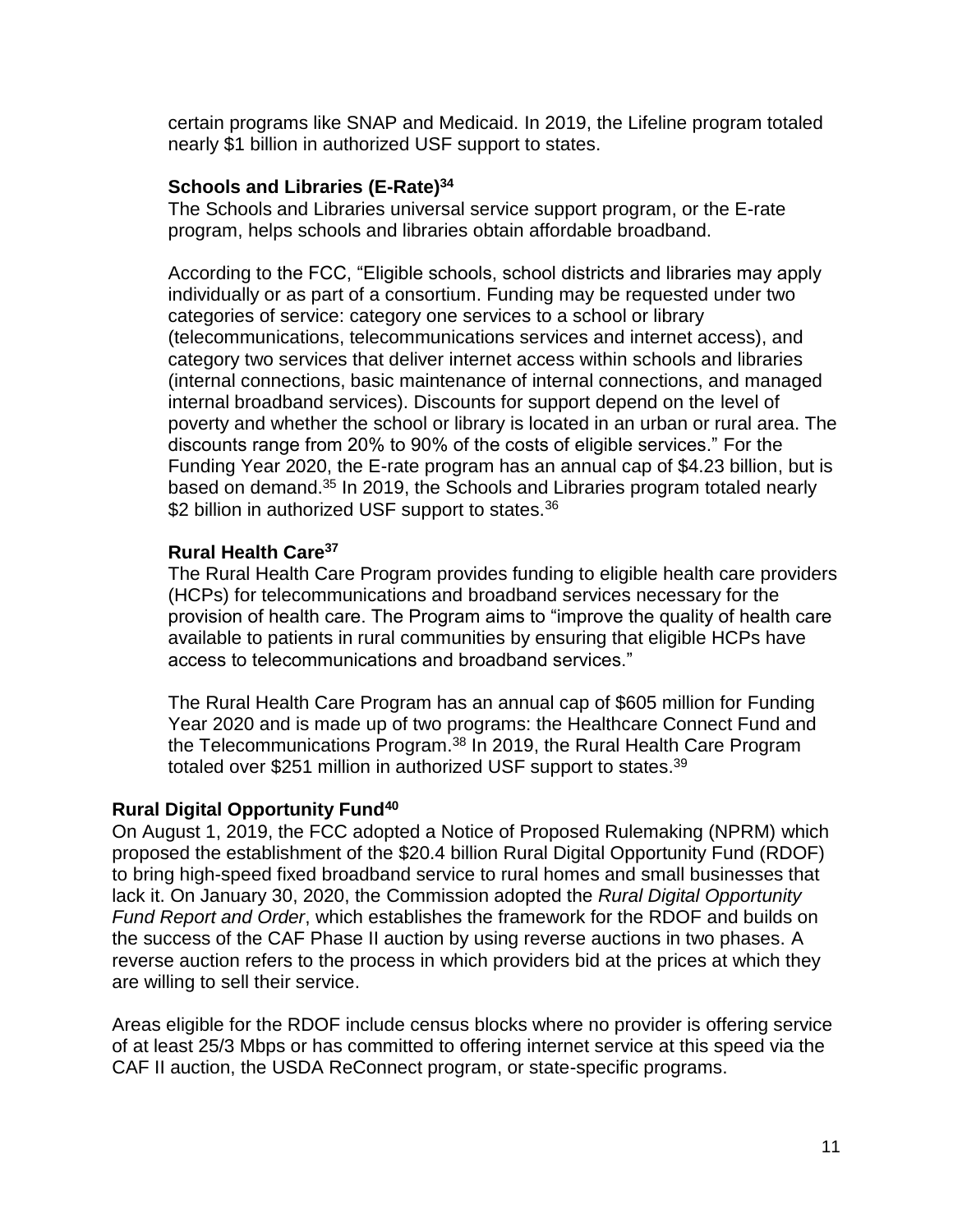#### **Broadband DATA Act**

On July 16, 2020, the FCC voted to adopt a *Second Report and Order* and *Third Further Notice of Proposed Rulemaking* that sets in motion the rollout of Form 477 modernization and paves the way for better broadband mapping and data from the Commission.<sup>41</sup> These actions followed the passage of the Broadband Deployment Accuracy and Technological Availability (DATA) Act, passed by Congress on March 10, 2020, which set the stage for sweeping reform on how broadband data is collected, verified, and mapped by the FCC. This legislation, according to the FCC, "largely ratified the Digital Opportunity Data Collection's approach to broadband mapping," thus allowing for next steps on the FCC's work towards better broadband maps. As part of the Broadband DATA Act, the FCC is required to issue final rules for collecting granular data from providers regarding the availability and quality of broadband to create publicly available coverage maps, to establish processes for members of the public and other entities to challenge and verify the coverage maps, and to create a common dataset of all locations where fixed broadband internet access service can be installed.

Topics included in the FCC's *Second Report and Order* include how mobile and fixed providers are required to submit their coverage data to the FCC, verification of that data, the creation of broadband coverage maps, and the development of a serviceable location fabric (the Fabric). The geocoded information in the Fabric will serve as the foundation on which all other fixed broadband internet access service availability data is collected. The FCC is required to update the Fabric at least every six months.

In the *Third Further Notice of Proposed Rulemaking*, the FCC requested comments on a number of questions, including what steps are necessary to implement certain provisions of the Broadband DATA Act, and how to develop certain aspects of the Fabric. The *Notice* also asked the extent to which measures already adopted by the FCC meet the requirements of Broadband DATA Act legislation.

The FCC is expected to finalize rules for the Digital Opportunity Data Collection in late 2020.

#### **United States Department of Agriculture**

## **Rural eConnectivity Pilot Program (ReConnect)**<sup>42</sup>

ReConnect offers three types of funding options for broadband infrastructure to connect rural families, businesses, farms, ranches, schools, libraries, and public safety facilities to modern, high-speed internet. A rural area is eligible if it currently does not have sufficient access to broadband.

Grants, grant and loan combinations, and low-interest loans can be used for the following:

- Construction or improvement of buildings, land, and other facilities that are required to provide broadband service;
- Reasonable pre-application expenses;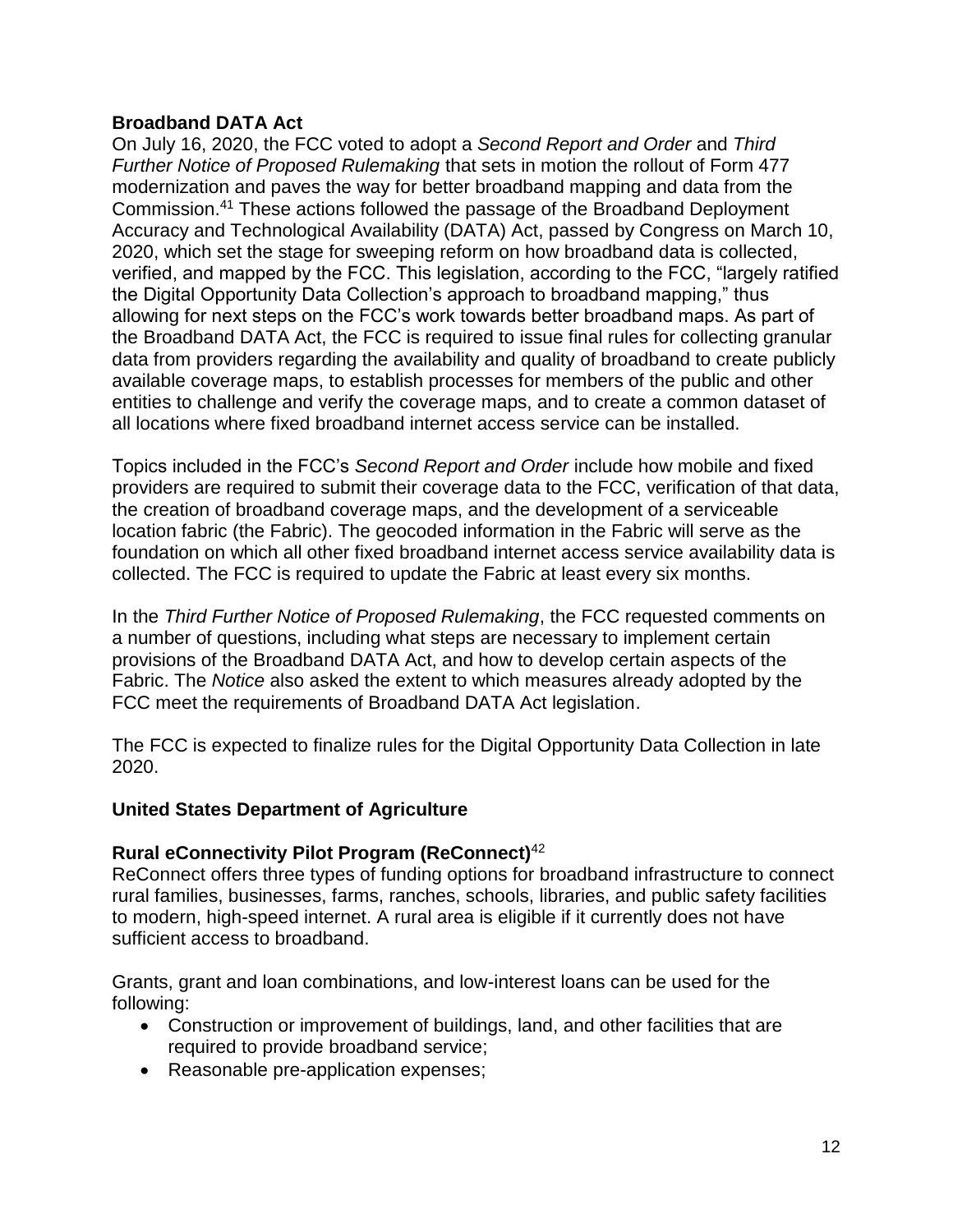- Acquisition and improvement of an existing system that is currently providing insufficient broadband service (eligible for 100 percent loan requests only); and
- Terrestrial-based facilities that support the provision of satellite broadband service.

Eligible applicants include most state and local governments, federally recognized tribes, commercial internet service providers, nonprofits, small businesses, rural recipients, electric utilities and co-ops, and financial institutions.

## **Community Connect Grants**<sup>43</sup>

The USDA's Community Connect Grants help fund broadband deployment into rural communities where it is not yet economically viable for private-sector providers to deliver service. Rural areas that lack any existing broadband speed of at least 10 Mbps downstream and 1 Mbps upstream are eligible.

The funds may be used for the following:

- The construction, acquisition, or leasing of facilities, spectrum, land, or buildings used to deploy broadband service for:
	- o all residential and business customers located within the Proposed Funded Service Area (PFSA), and
	- o all participating critical community facilities (such as public schools, fire stations, and public libraries);
- The cost of providing broadband service free of charge to the critical community facilities for two years; and
- Less than 10 percent of the grant amount, or up to \$150,000, may be used for the improvement, expansion, construction, or acquisition of a community center that provides online access to the public.

Eligible applicants include most state and local governments, federally recognized tribes, and both nonprofit and for-profit corporations. Matching funds of at least 15 percent from non-federal sources are required and can be used for operating costs.

## **Distance Learning and Telemedicine Grants**<sup>44</sup>

The USDA's Distance Learning and Telemedicine Grants (DLT) help rural communities use the unique capabilities of telecommunications to connect to each other and to the world, overcoming the effects of remoteness and low population density. The program can link teachers and medical service providers in one area to students and patients in another.

Grant funds may be used for:

- Acquisition of eligible capital assets, such as:
	- o Broadband transmission facilities,
	- o Audio, video, and interactive video equipment,
	- o Terminal and data terminal equipment,
	- o Computer hardware, network components, and software, and
	- o Inside wiring and similar infrastructure that further DLT services;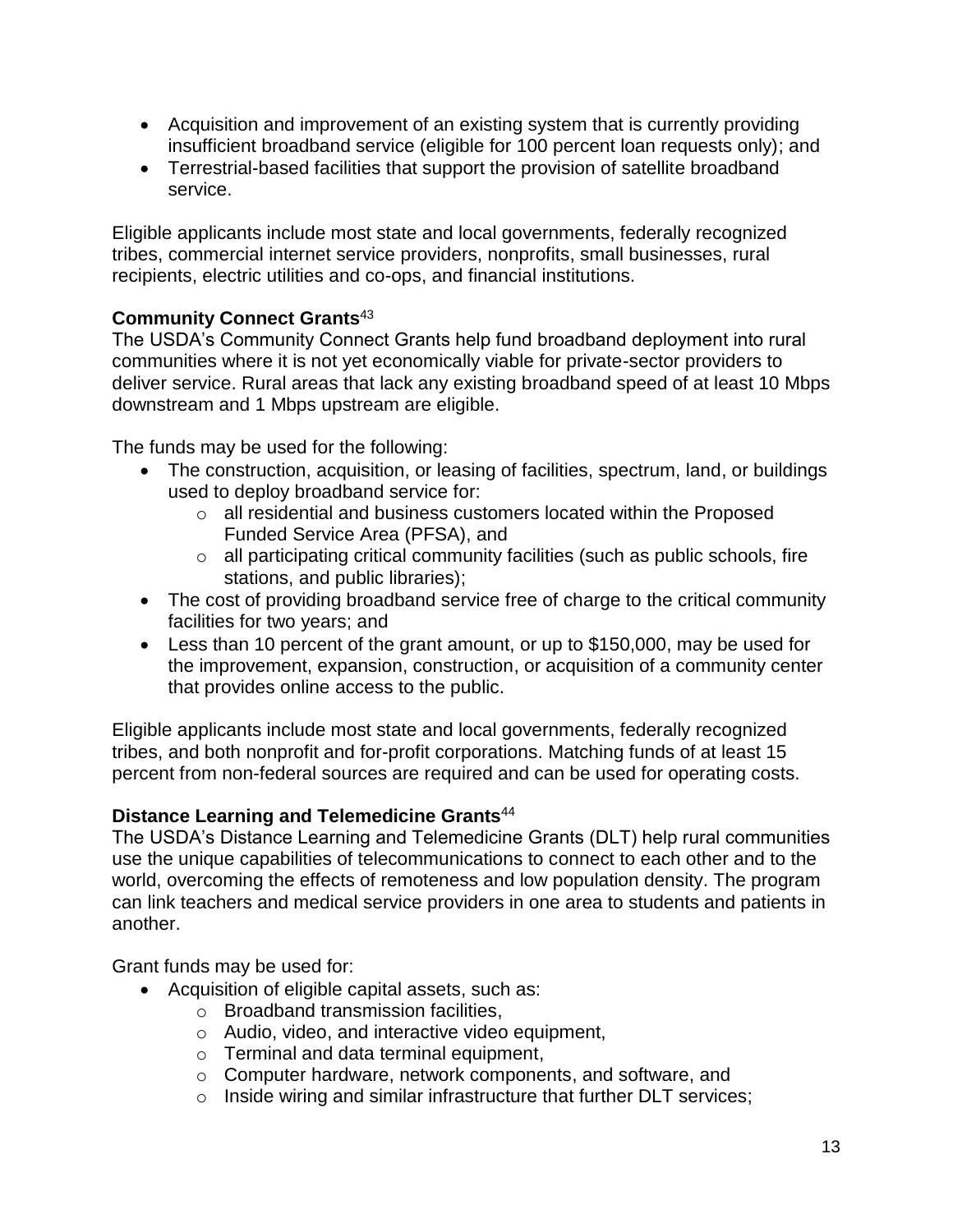- Acquisition of instructional programming that is a capital asset; and
- Acquisition of technical assistance and instruction for using eligible equipment.

Eligible applicants include most entities that provide education or health care through telecommunications, including: most state and local governmental entities, federally recognized tribes, nonprofits, for-profit businesses, and a consortia of other eligible entities. Applications are accepted through a competitive process, and applicants are required to provide a minimum 15 percent match. Awards can range from \$50,000 to \$1,000,000.

## **Farm Bill Broadband Loans and Loan Guarantees**<sup>45</sup>

The Rural Broadband Access Loan and Loan Guarantees Program (Broadband Program) furnishes loans and loan guarantees to provide funds for the costs of construction, improvement, or acquisition of facilities and equipment needed to provide service at the broadband lending speed in eligible rural areas.

Broadband loans provide funding on a technology-neutral basis for financing:

- The construction, improvement, and acquisition of facilities required to provide service at the broadband lending speed, including facilities required for providing other services through the same facilities;
- The cost of leasing facilities required to provide service at the broadband lending speed if such lease qualifies as a capital lease under Generally Accepted Accounting Principles (GAAP); and
- An acquisition, under certain circumstances and with restrictions.

To be eligible for a broadband loan, an applicant may be either a nonprofit or for-profit organization and must take one of the following forms: corporation, limited liability company, cooperative or mutual organization, a state or local government, or Indian tribe or tribal organization.

Eligible area stipulations include:

- Proposed funded service areas must be completely contained within a rural area or composed of multiple rural areas.
- At least 15 percent of the households in the proposed funded service area are unserved.
- No part of the proposed funded service area has three or more "incumbent" service providers."
- No part of the proposed funded service area overlaps with the service area of current Rural Utilities Service (RUS) borrowers or the service areas of grantees that were funded by RUS.
- Communities where USDA's RUS has previously provided funding for construction of broadband infrastructure may not be eligible.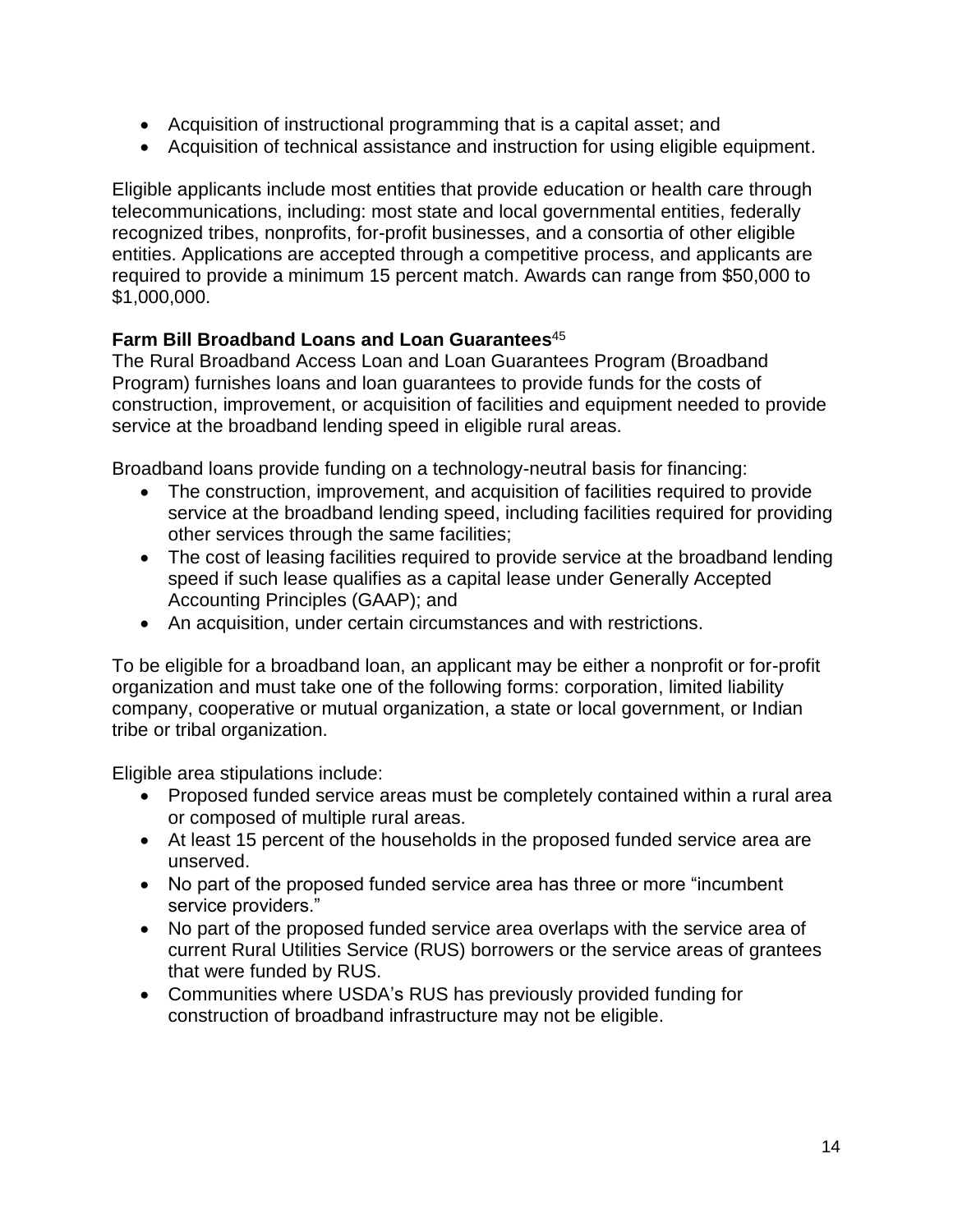#### **Telecommunications Infrastructure Loans and Guarantees**<sup>46</sup>

The Telecommunications Infrastructure Loans and Loan Guarantees program provides financing for the construction, maintenance, improvement, and expansion of telephone service and broadband in rural areas.

Eligible applicants include most entities that provide telecommunications in qualified rural areas including state and local governmental entities; federally recognized tribes; nonprofits, including cooperatives and limited dividend or mutual associations; and forprofit businesses (must be a corporation or limited liability company).

Funds may be used to finance broadband-capable telecommunications service improvements, expansions, construction, acquisitions (in certain cases), and refinancing (in certain cases).

The types of loans available include:

- Cost-of-Money Loans are direct loans from USDA's RUS;
- Loan Guarantees of up to 80 percent allow private lenders, including the Federal Financing Bank (FFB), to extend credit to qualified borrowers in rural areas; and
- Hardship Loans may be used, at the sole discretion of USDA's RUS, to assist applicants in meeting financial feasibility requirements for applications to serve underserved areas.

## **Other Federal Activity**

#### **FirstNet<sup>47</sup>**

The Middle Class Tax Relief and Job Creation Act of 2012 created the First Responder Network Authority, or FirstNet, which is tasked with ensuring the establishment of a nationwide interoperable public safety broadband network. According to the FCC, "the governor of each state may choose to have FirstNet build, operate, maintain, and improve the network within the state (opt-in) or it may choose to build, operate, maintain, and improve its own radio access network (RAN) within the state (opt-out), so long as the network is interoperable with FirstNet's nationwide network and meets the criteria prescribed in the Act."<sup>48</sup>

In March 2017, FirstNet awarded a 25-year contract to AT&T to carry out the work, and in September of that year, FirstNet delivered buildout plans which triggered a 90-day period for states and territories to decide whether to opt in or opt out of the program. As of the December 28, 2017 deadline, no states or territories had chosen to opt out, indicating that all 50 states and the District of Columbia will participate in the network. Texas opted in to the network deployment plan offered by FirstNet in September 2017.<sup>49</sup> In 2018, FirstNet launched nationwide through AT&T.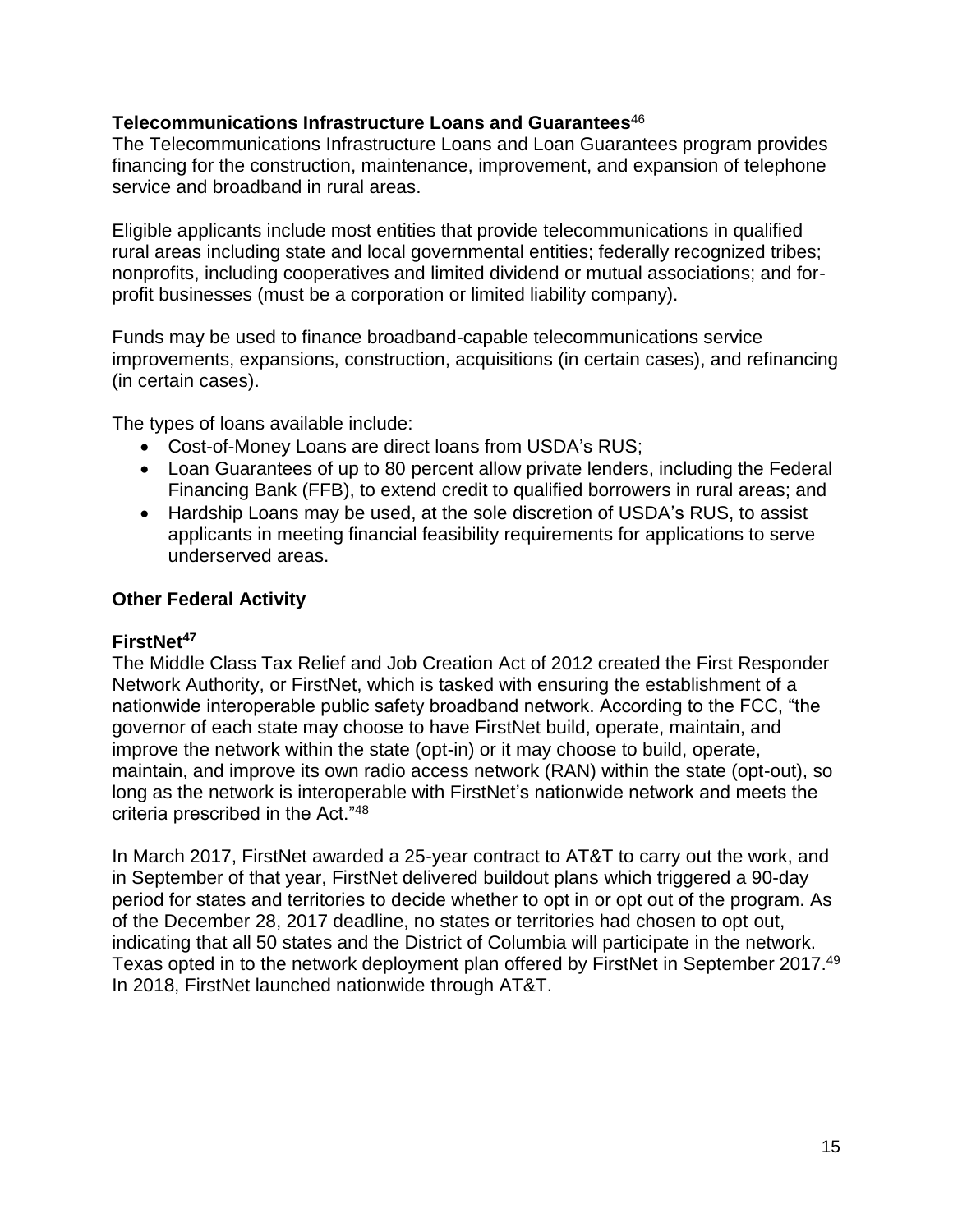## **V. TEXAS UNIVERSAL SERVICE FUND<sup>50</sup>**

The Texas Universal Service Fund (TUSF) was originally created by the Texas Legislature in 1987 and has since undergone many changes. TUSF is administered by the Public Utility Commission of Texas (PUC) and oversees an annual fund of approximately \$200 to \$220 million that supports 11 programs created by the Texas Legislature related to rural, high-cost, educational, and low-income service to ensure that Texans have access to affordable voice services.

The purpose of TUSF is to implement a competitively neutral mechanism to enable telecommunications providers to provide basic local telephone service at reasonable rates in high-cost rural areas of the state. TUSF accomplishes this purpose by providing financial support to eligible telecommunications providers to assist in the provision of basic local telephone service at reasonable rates to customers in high-cost rural areas and to qualifying low-income and disabled customers. Because of low population density and high fixed-network costs, many rural areas of the state simply would not have any service but for TUSF support. It is important to note that state law does not allow the TUSF to fund internet service.

TUSF is funded by a statewide uniform charge or assessment, payable by each telecommunications provider. However, telecommunications providers are allowed to recover the amount of the assessment from retail customers. The assessment is a percentage of each telecommunications provider's actual intrastate telecommunications service receipts. The current TUSF assessment rate is 3.3 percent. Over the years, TUSF high-cost disbursements have shrunk from a high of \$572 million in 2006 to \$198 million in 2019, excluding administrative expenses.

The two largest programs are the Texas High Cost Universal Service Plan and the Small and Rural Incumbent Local Exchange Company (ILEC) Universal Service Plan. The Texas High Cost Universal Service Plan was established to provide support in markets served by the larger ILECs in Texas. The Small and Rural ILEC Universal Service Plan provides support in the rural markets served by the smaller ILECs.

## **Current Status of TUSF Funding**

- The TUSF surcharge of 3.3 percent of intrastate taxable telecommunications receipts is no longer sufficient to fund the monthly obligations of the TUSF. Currently, the TUSF fund balance is being used to supplement the monthly receipts so that the fund can meet the monthly obligations.
- Even though the fund has shrunk significantly, the intrastate taxable telecommunications receipts have decreased significantly due to the change in the composition of customers' bills by some contributors.
- PUC recently elected not to increase the revenue-based assessment rate and TUSF is expected to be unable to fund programs at current levels in the fourth quarter of 2020.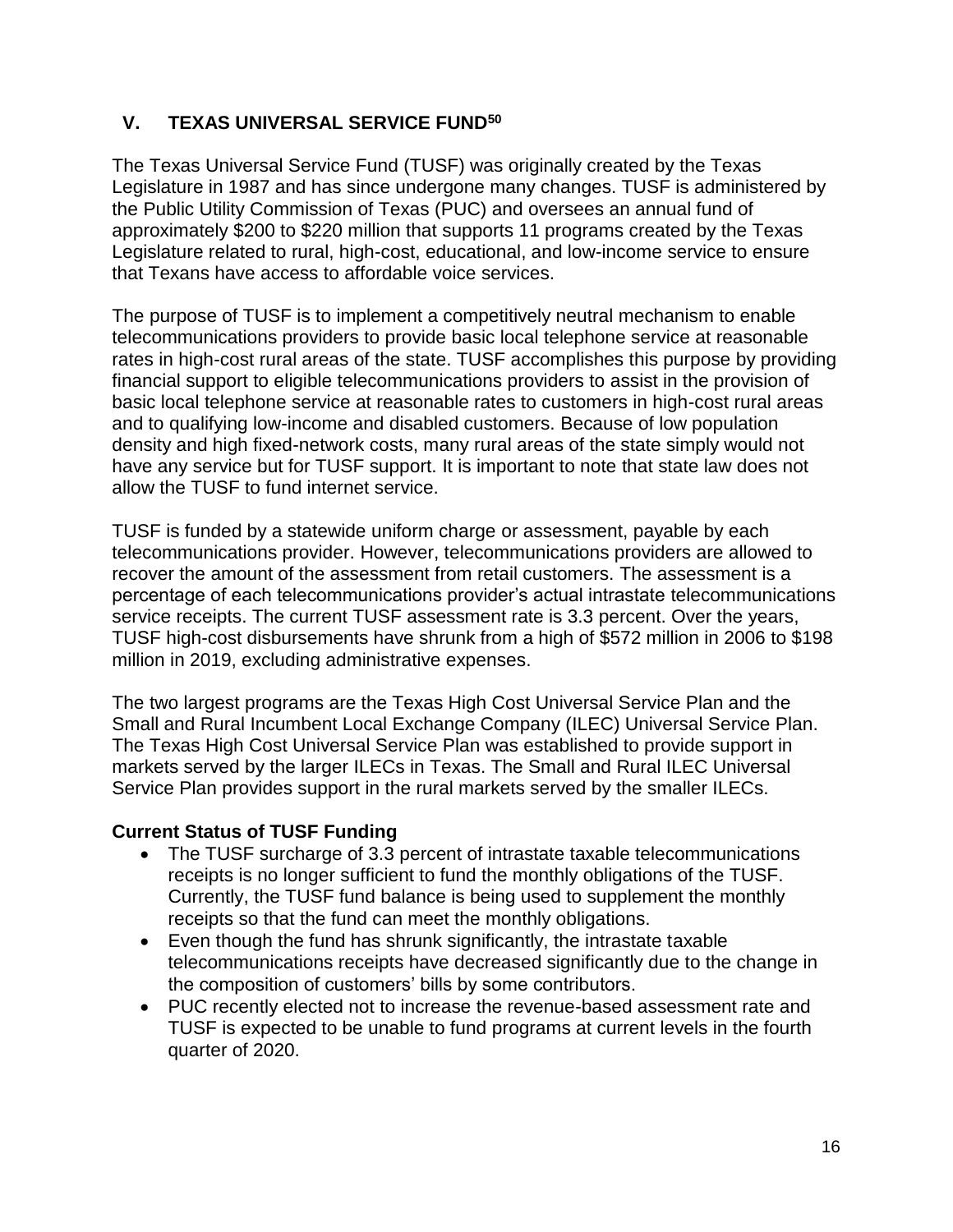## **VI. PROGRESS OF BROADBAND DEVELOPMENT IN UNSERVED AREAS**

According to the July 2020 Texas statewide broadband availability estimates by speed tier (Table 1), provided by Connected Nation (CN) Texas, approximately 96.27 percent of households in Texas have access at 25/3 Mbps.<sup>51</sup> However, at least 333,071 households remain unserved at the minimum speed considered broadband.<sup>52</sup> This means an estimated 926,859 Texans do not have access to broadband at home, which prevents them from being able to telework, have access to virtual schooling for their children, or be able to take advantage of telemedicine appointments.

| <b>Texas Statewide Broadband Availability Estimates by Speed Tier</b><br>Among Fixed Technologies: Cable, DSL, Fiber, Fixed Wireless |           |           |        |  |  |  |  |
|--------------------------------------------------------------------------------------------------------------------------------------|-----------|-----------|--------|--|--|--|--|
|                                                                                                                                      |           |           |        |  |  |  |  |
| 10 Mbps Download x 1 Mbps Upload                                                                                                     | 121.134   | 8,801,799 | 98.64% |  |  |  |  |
| 25 Mbps Download x 3 Mbps Upload                                                                                                     | 333,071   | 8,589,862 | 96.27% |  |  |  |  |
| 50 Mbps Download x 5 Mbps Upload                                                                                                     | 566.253   | 8,356,680 | 93.65% |  |  |  |  |
| 100 Mbps Download x 10 Mbps Upload                                                                                                   | 1,026,071 | 7,896,862 | 88.5%  |  |  |  |  |

#### **Table 1**

The current FCC definition of broadband is a minimum speed of 25 Mbps download and 3 Mbps upload. Help improve the maps: https://connectednation.org/texas/feedback

Source: Connected Nation Texas, July 2020.

According to the Texas rural broadband availability estimates by speed tier (Table 2), approximately 297,032 of these homes are in rural Texas. This means an estimated 823,920 rural Texans do not have access to broadband at home. This also means that approximately 100,000 urban Texans do not have access to broadband. Texas' rural population represents approximately 90 percent of all Texans without broadband access.

#### **Table 2**

| RURAL Texas Statewide Broadband Availability Estimates by Speed Tier<br>Among Fixed Technologies: Cable, DSL, Fiber, Fixed Wireless |                                            |                                          |                                                     |  |  |  |  |
|-------------------------------------------------------------------------------------------------------------------------------------|--------------------------------------------|------------------------------------------|-----------------------------------------------------|--|--|--|--|
| <b>Speeds</b>                                                                                                                       | <b>Unserved Rural</b><br><b>Households</b> | <b>Served Rural</b><br><b>Households</b> | <b>Percent of Rural</b><br><b>Households Served</b> |  |  |  |  |
| 10 Mbps Download x 1 Mbps Upload                                                                                                    | 90,431                                     | 2,816,192                                | 96.89%                                              |  |  |  |  |
| 25 Mbps Download x 3 Mbps Upload                                                                                                    | 297,032                                    | 2,609,591                                | 89.78%                                              |  |  |  |  |
| 50 Mbps Download x 5 Mbps Upload                                                                                                    | 524,174                                    | 2,382,449                                | 81.97%                                              |  |  |  |  |
| 100 Mbps Download x 10 Mbps Upload                                                                                                  | 908.484                                    | 1,998,139                                | 68.74%                                              |  |  |  |  |

The current FCC definition of broadband is a minimum speed of 25 Mbps download and 3 Mbps upload. Help improve the maps: https://connectednation.org/texas/feedback

Source: Connected Nation Texas, July 2020.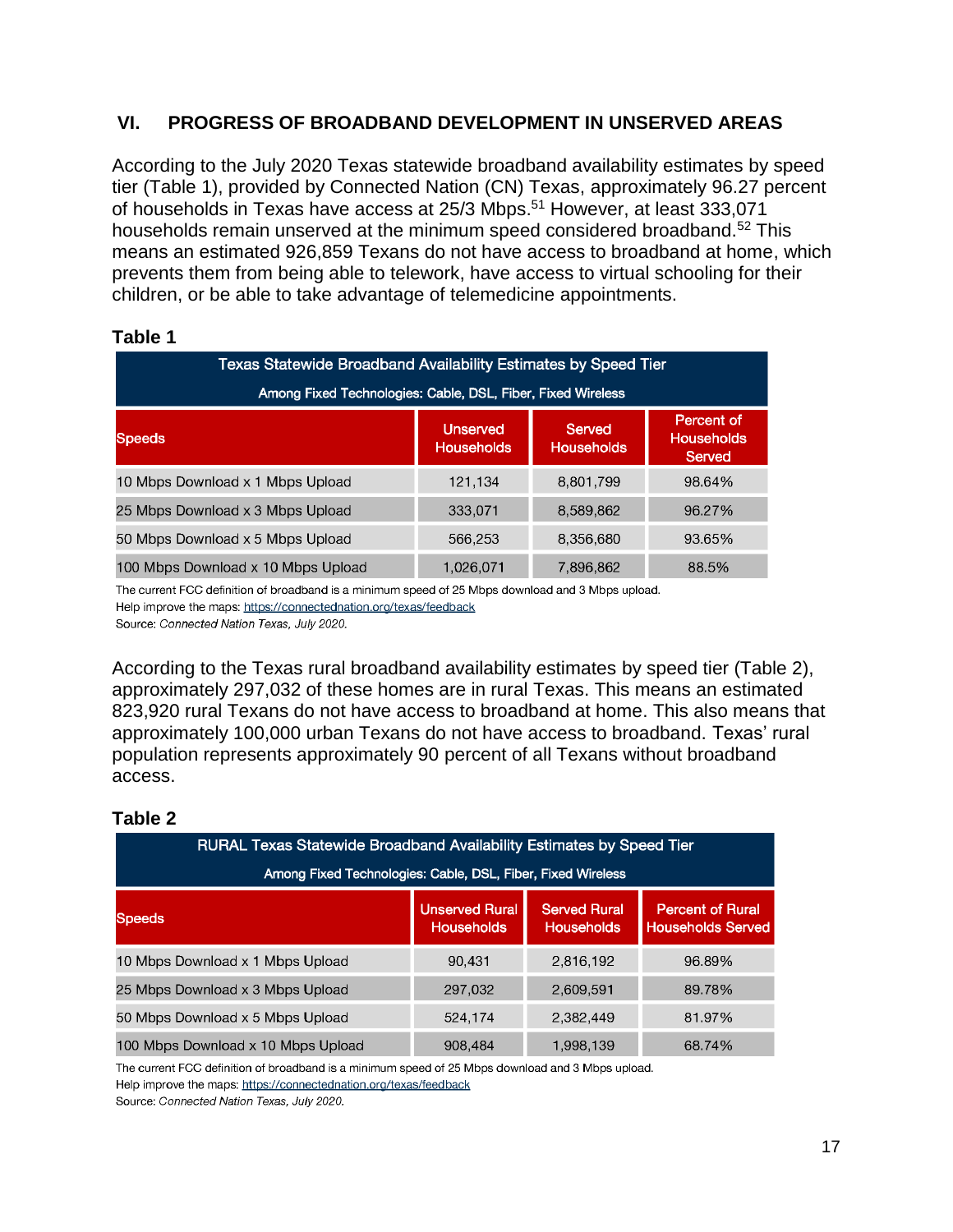Figure 1 provides a visual representation of where broadband service with speeds of at least 25/3 Mbps is available throughout the state. Many rural areas of Texas are shown to not have access to broadband.

#### **Figure 1:**

Broadband Service with Speeds of at Least 25/3 Mbps<sup>53</sup>



All Rights Reserved. @ Copyright 2020, Connected Nation.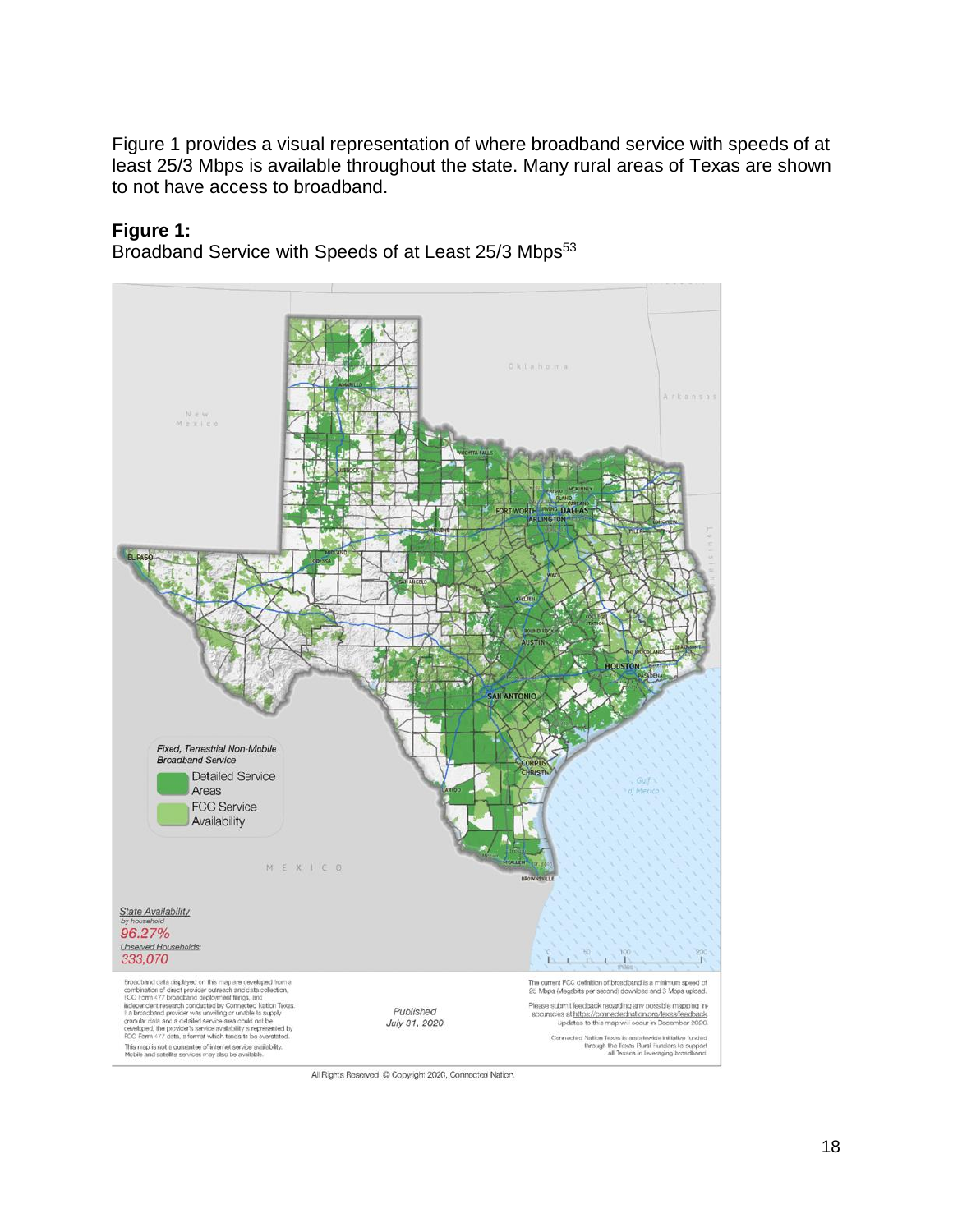#### **Broadband Data Collection Methodology**

Broadband providers are required to file with the FCC a list of census blocks covered by their services twice annually. Under this current census block methodology, if even one household in a given block is served, the entire block is marked as having service. In rural areas, these blocks can be extremely large, increasing the likelihood of an overstatement of service in the very areas that need help the most. For example, nationally, there are more than 3,200 census blocks that are larger than the entire District of Columbia (68 square miles in area) and five blocks that are larger than the entire state of Connecticut (5,567 square miles in area). Additionally, broadband providers that do not have geographic information system (GIS) capabilities are not able to visualize the spreadsheet-based file of census block IDs being filed through the FCC's Form 477 process to ensure accuracy, resulting in overstated and/or understated coverage reporting. Additionally, some providers are simply missing from the Form 477 dataset entirely. Fixed wireless coverage is also reported as full census blocks, instead of service areas developed from propagation modeling, as was produced during the National Telecommunications and Information Administration's (NTIA) State Broadband Initiative program (2010-2014). The FCC continues the problematic use of census blocks as the unit of measure for reporting, and thus accepts the well-established and inherent overstatements and understatements that such reporting yields.

CN Texas employs a confidence methodology to identify areas that are likely to be overstated and attempts to work with providers in those areas to refine their coverage areas. However, there is no requirement for broadband providers to offer more granular data. Some broadband providers in Texas are more willing than others to offer more granular data or refine their coverage areas. Finally, CN Texas also conducts on-theground field validation of broadband coverage and wireless availability when possible. Drive testing and field validation offer an opportunity to reduce overstatement and create a more accurate map; however, this process is time and resource intensive. Data displayed in map form and as tabular data is developed from a combination of direct provider outreach and data collection, FCC Form 477 filings, and independent research conducted by CN Texas. As such, broadband availability at an exact address location cannot be guaranteed, and the aggregate household availability statistics are estimates made using the most up-to-date and accurate information available.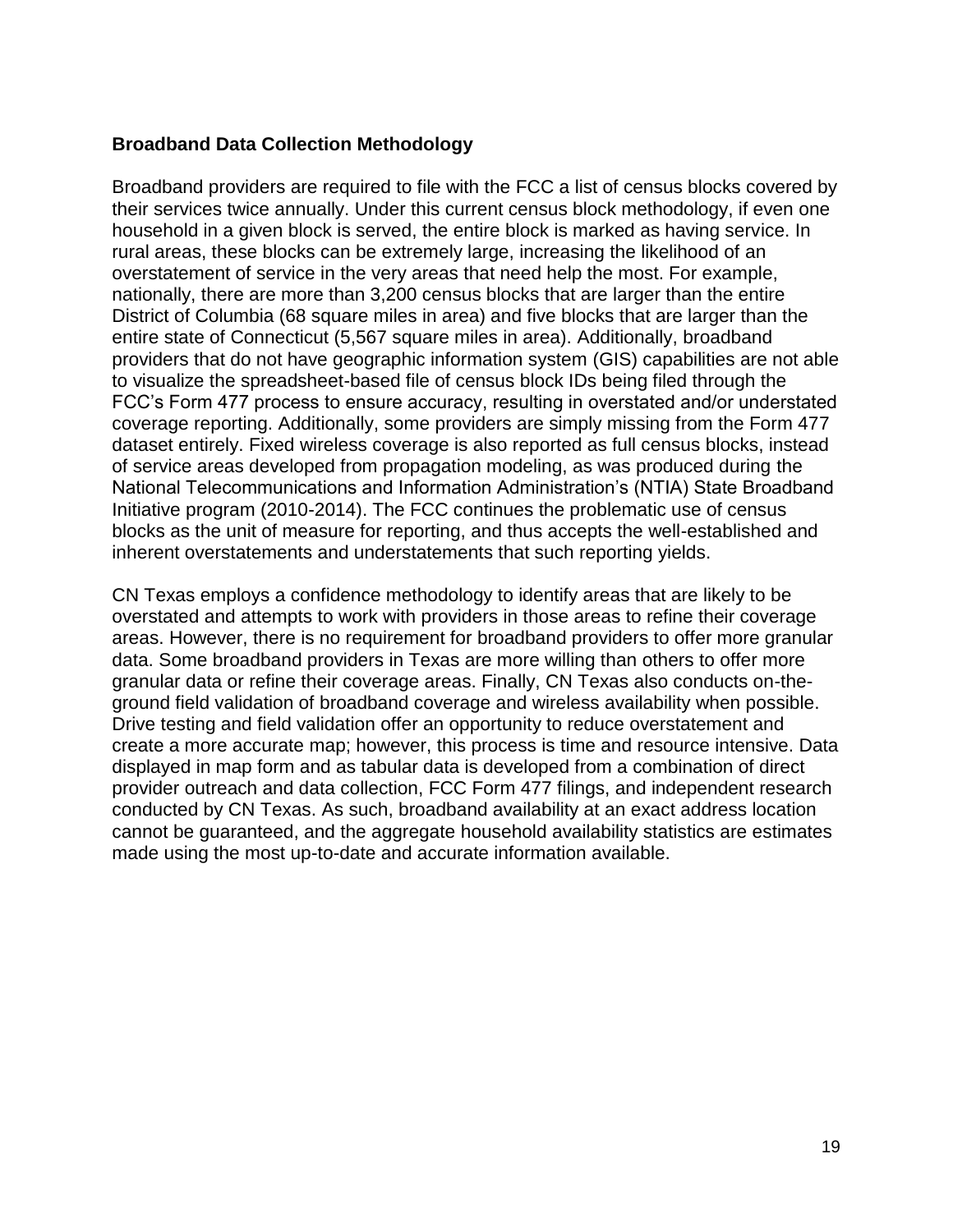## **VII. BARRIERS TO BROADBAND ADOPTION AND DEPLOYMENT<sup>54</sup>**

Broadband internet service has become a virtual necessity for modern life, from education to health care to workforce readiness. While the need for access is ubiquitous around the state, the same cannot be said of broadband availability. The sheer size of the state creates unique challenges to bridging the digital divide. The Internet has been shown to effectively bridge geographic and socio-economic barriers, which historically have caused limited access to health care, education, and social services, helping increase access to these services for even the most rural areas of the state. As such, it can be argued that rural households in Texas stand to gain the most from broadband internet while also being the least likely to have access to it. Closing this digital divide will require creative approaches to remove the barriers inhibiting investment in and deployment of broadband infrastructure across rural areas of the state.

The Barriers to Broadband Development Subcommittee of the Governor's Broadband Development Council researched and identified several primary barriers to broadband development in Texas: (1) Regulatory, Economic, Market, and Technical Factors; (2) Lack of Collaboration/Transparency; (3) Insufficient Statewide Coordination; and (4) Low Rate of Adoption.

## **(1) Regulatory, Economic, Market, and Technical Factors**

Perhaps the most common barriers to deployment are market demand and the economics of population density. Since broadband infrastructure and related technologies are often driven by consumer and commercial markets, in many rural and unserved areas of Texas there is insufficient market opportunity for internet service providers (ISPs) to be profitable, given the large investment required to build the infrastructure. Without strong economic incentives, ISPs have disincentives to offer affordable rates for commercial and residential broadband adoption in those areas.

Building broadband infrastructure in areas where people live a larger distance apart costs significantly more than building infrastructure to serve the same number of people in an urban setting. As such, highly rural areas, which generally have low population density, can be costly to serve. Consequently, densely populated and more urbanized locations are more likely to have access to broadband service than less densely populated and rural locations.<sup>55</sup>

Another significant barrier which compounds the issue of low market demand are "backhaul" costs. These are generally higher for rural areas and can affect the deployment of broadband networks in these areas. Backhaul refers to the transmission of information or data from any of a company's aggregation points to an Internet backbone provider that will then transmit that data to any point on the Internet. This is also sometimes referred to as the "middle mile." Internet traffic originating from rural areas may need to travel a long distance to a larger city to connect to a major Internet backbone provider. Because the cost of transmitting over this distance can be high, one stakeholder noted that backhaul costs are another barrier to deployment in rural areas.56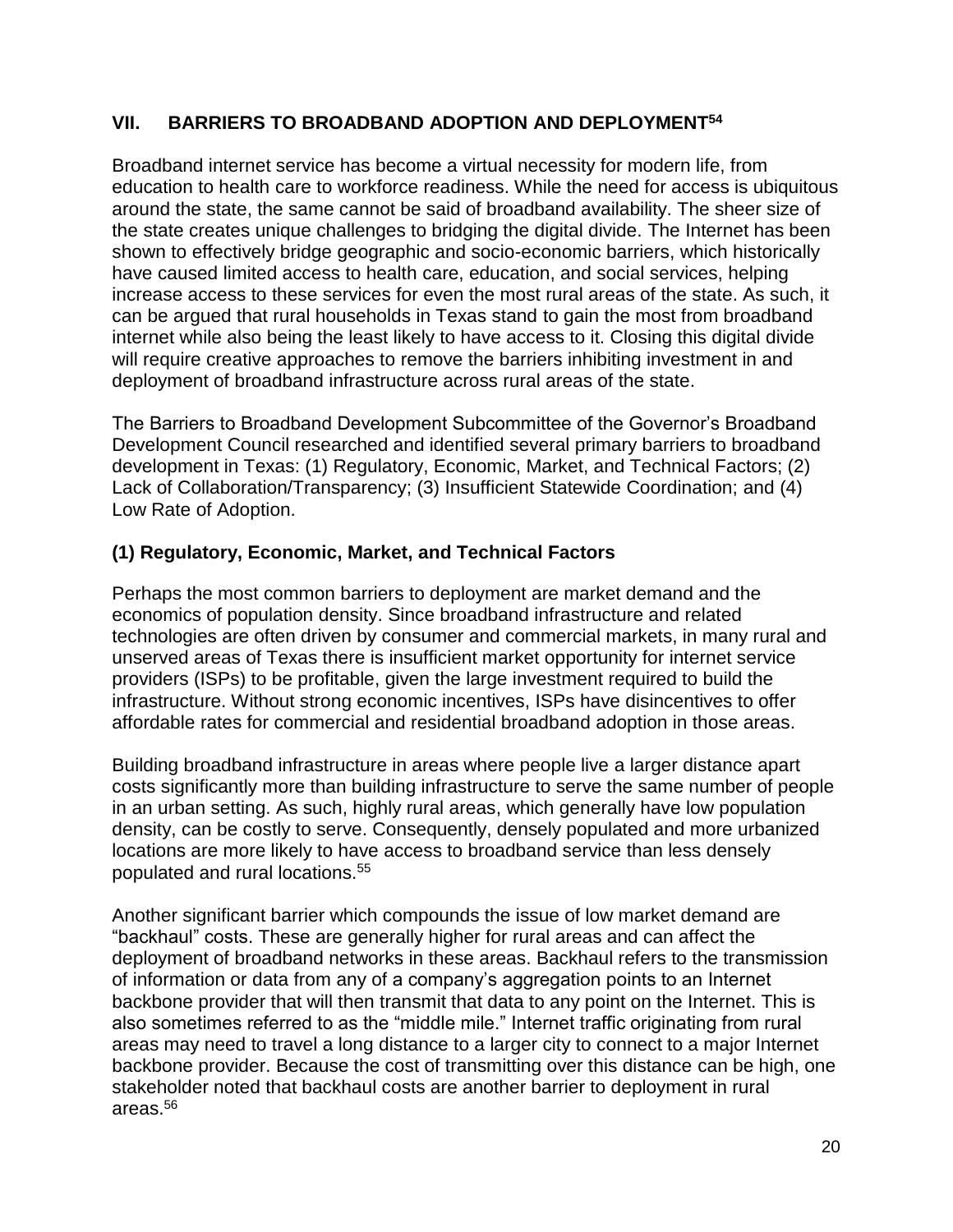Texas' varied terrain can also serve as a multiplier to the previously discussed barriers. Buildout is more expensive in mountainous and forested areas and less expensive in flat terrain. Similarly, terrain has a significant effect on the efficacy of wireless technologies, particularly those requiring line of sight and satellite connectivity. Regulatory barriers, such as restrictive or burdensome local and state permitting processes, can unnecessarily delay broadband buildouts, slow transitions from legacy networks and services to the next generation networks, and impede wireless infrastructure projects to deploy advanced networks.<sup>57</sup> High costs and lengthy processes for utilizing facilities along the path of deployment can also prove problematic.

## **(2) Lack of Collaboration/Transparency**

There currently exists a lack of awareness—perhaps fueled by insufficient data—around existing middle-mile infrastructure, particularly as it relates to "dark fiber." Dark fiber is a term used to describe unused fiber-optic cable. A more complete data set surrounding existing dark fiber could prevent unnecessary duplication of work and assist stakeholders in planning investments in broadband infrastructure.

## **(3) Insufficient Statewide Coordination**

Previous broadband development efforts in Texas, including federal initiatives, have predominantly focused on infrastructure development, which incentivized ISPs to build infrastructure capacity. These efforts were an important and necessary step, but alone, do not facilitate adoption and usage.

Additionally, many prior initiatives were limited to specific industries, such as education, government, or health care. While these efforts were beneficial in assisting those specific industries, they were not sufficiently widely coordinated to avoid the duplication of effort, and therefore negatively impacted long-term sustainability.

Previous initiatives have focused on a single approach, such as Telecommunications Infrastructure Loans for infrastructure build-out, or reducing rates for subscription via federal programs like E-rate for schools and libraries. While each of these initiatives have been successful in their own way to varying degrees, they have collectively lacked a holistic approach to address the spectrum of broadband barriers across the state.

Given the vast geographic area of Texas, the technical complexities of infrastructure, and the need to holistically develop both access and adoption, Texas would benefit from better coordination across the state. The absence of both cohesive, statewide development plans as well as a statewide broadband office with dedicated staff to coordinate efforts in Texas have contributed to the previous broadband initiatives failing to reach the potential they could have with greater policy and funding coordination.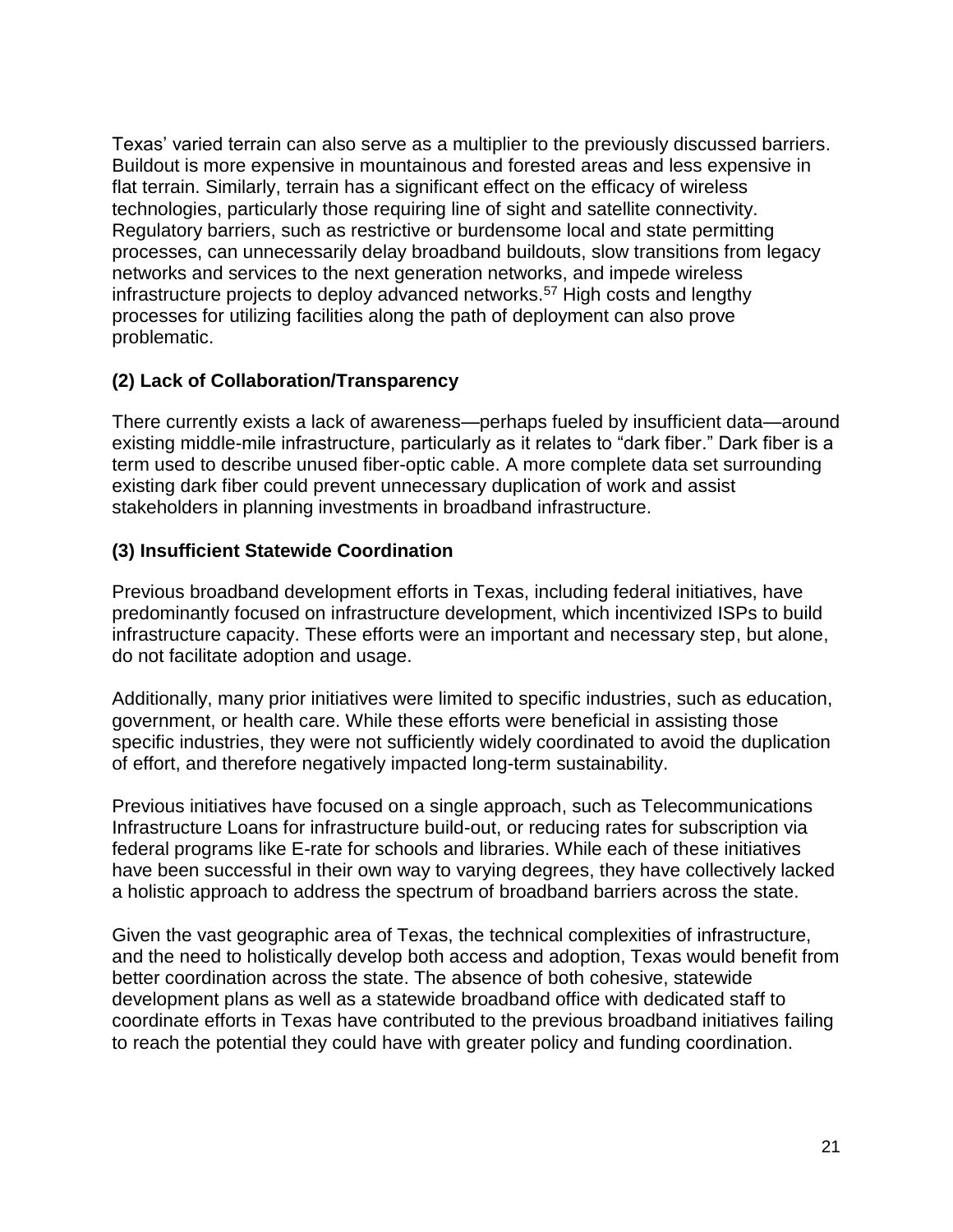The research suggests that greater statewide coordination will support better collaboration between stakeholders, creating a more cohesive statewide effort to increase deployment of broadband infrastructure.

## **(4) Low Rate of Adoption**

Another barrier to broadband development has to do with the key differences between broadband *access* and broadband *adoption*. Previous broadband development efforts in Texas have connected the bulk of communities through anchor institutions such as schools and libraries, but in many areas, *access* to broadband is only the first piece in a larger picture to ensure *adoption* of the available service.

Even when broadband infrastructure has expanded, Texans have been slow to adopt the technology.<sup>58</sup> Not all communities have the financial means to access high-speed internet services. For some it is too expensive, and others do not have access to a computer, or they lack digital literacy. There are also individuals who have learned, or chosen, to live without internet.

Broadband adoption declines as age increases. Many elderly Texans view internet access as having little value, which may be attributed to a lack of comfort using the technology (digital literacy) or the high price of broadband service (affordability). As income declines, so does the broadband adoption rate. <sup>59</sup> The more elderly and lowerincome the population, the harder it is to achieve broadband adoption. <sup>60</sup> Rural Texas residents tend to be more elderly and have lower income than their urban counterparts. Rural, elderly, and low-income populations of Texas also have limited opportunities to increase their digital literacy. A lack of digital literacy skills and an inability to navigate digital information present a barrier to adoption.

Therefore, one of the key barriers for broadband adoption is that previous infrastructure deployment efforts focused solely on making service available rather than a holistic approach that included the necessary components of adoption and utilization. Adoption strategies are distinct from deployment strategies and must be considered independently to give each issue sufficient attention.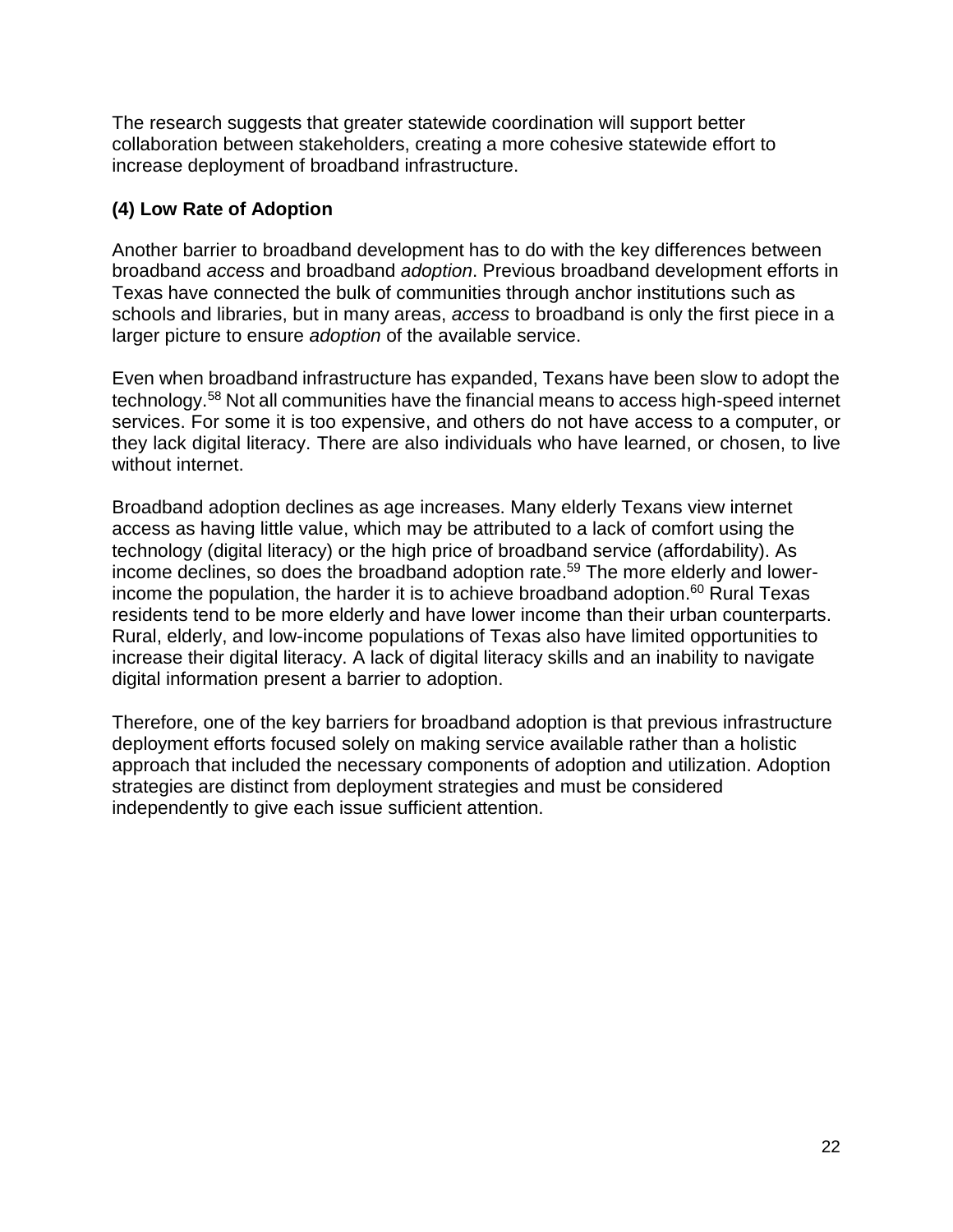#### **VIII. TECHNOLOGY-NEUTRAL SOLUTIONS TO OVERCOME IDENTIFIED BARRIERS**

## **Types of Broadband Connections<sup>61</sup>**

There are many different technologies used to deliver broadband, but what is available to a particular subscriber is highly dependent on terrain. Texas is a large state with different communities that are separated by both great distances and dramatically different terrain, from the piney woods of East Texas to the rocky terrain in Central and West Texas and everything in between. Types of broadband connections include several high-speed transmission technologies such as:

- Digital Subscriber Line (DSL)
- Cable
- Fiber
- Wireless
- Satellite

The broadband technology chosen by a subscriber will depend on a number of factors. These may include whether the home or business is located in an urban or rural area, how broadband internet access is packaged with other services (such as voice telephone and home entertainment), price, and availability.

## **Digital Subscriber Line (DSL)**

DSL is a wireline transmission technology that transmits data faster over traditional copper telephone lines already installed to homes and businesses. DSL-based broadband provides transmission speeds ranging from 1 Mbps up to 100 Mbps.<sup>62</sup> The availability and speed of DSL service may depend on a home or business's distance to the closest telephone company facility.

#### **Cable**

Cable internet service provides broadband using the same coaxial cables that deliver sound and video to cable television subscribers. Transmission speeds vary depending on the type of cable modem, cable network, and traffic load.

#### **Fiber<sup>63</sup>**

Fiber-optic technology converts electrical signals carrying data to light and sends the light through transparent glass fibers about the diameter of a human hair. The biggest difference between fiber and all other internet types is speed. Fiber is faster and will typically outperform DSL, cable, fixed wireless, and satellite connections.

However, due to cost, having a fiber connection to every home or business may be not be possible. A majority of homes and businesses can be fully served by other existing technologies as the final connection point.

There are various methods of using fiber technology. First, fiber can be used all the way to the customer's home or business, which is known as fiber to the premises (FTTP). Second, fiber to the curb (FTTC) can be used to connect a customer indirectly by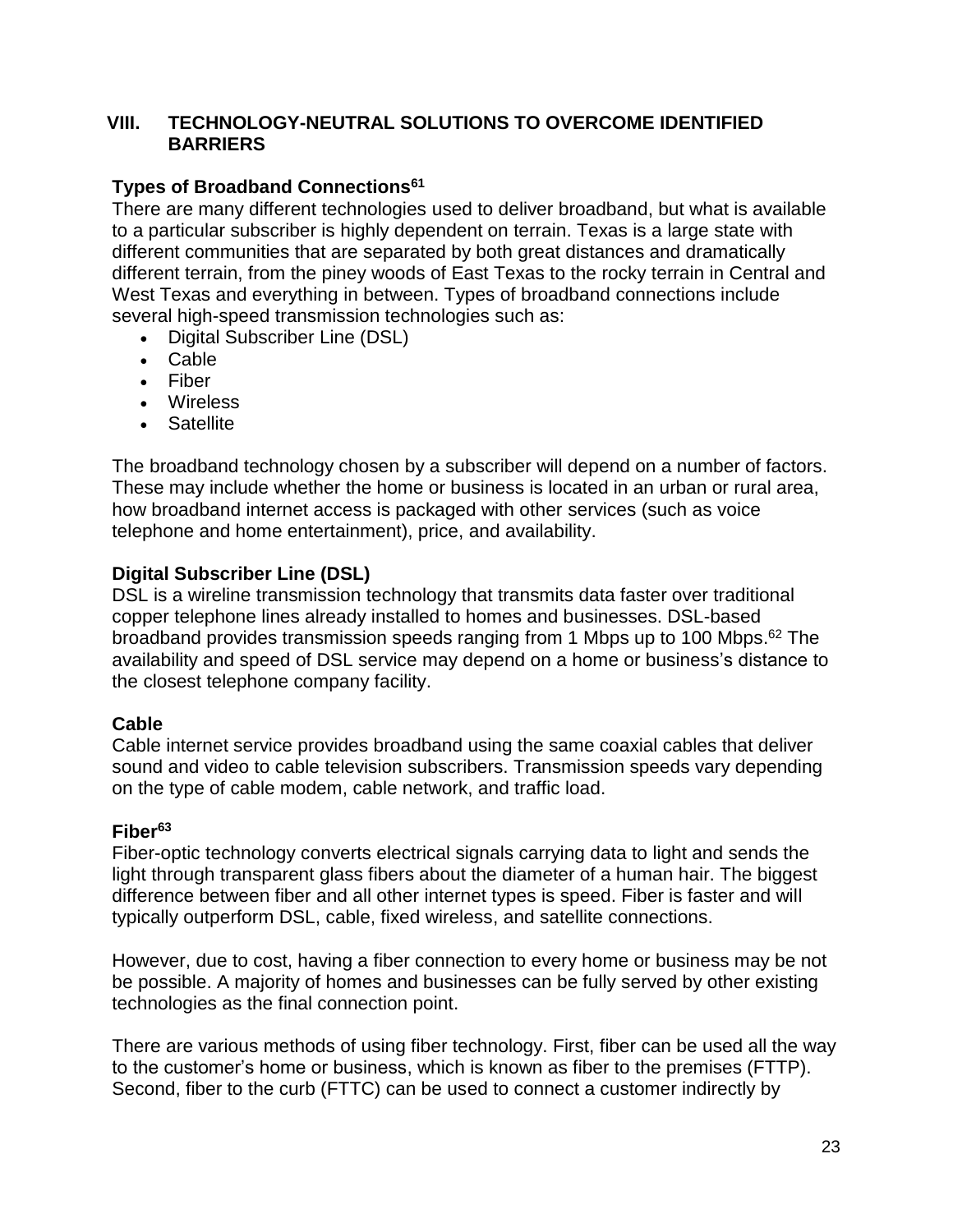running fiber to a "distribution point generally within 1,000 feet" from the customer's premises. From there, lines from the distribution point then run to the home or business. Fiber-optic service speed can vary, depending on how the "last mile" of service enters the premises.<sup>64</sup>

#### **Wireless<sup>65</sup>**

Wireless broadband connects a home or business to the Internet using a radio link between the customer's location and the service provider's facility. Wireless technologies using longer-range directional equipment provide broadband service in remote or sparsely populated areas where DSL or cable modem service would be costly to provide. Wireless speeds are generally comparable to DSL and cable modem service. An external antenna is usually required, and wireless broadband can be mobile or fixed.

Mobile broadband internet transmits data through radio waves from cellular towers to deliver an internet signal without using cables. $66$  Air cards, SIM cards, "my-fi" devices, and "Wi-Fi" cards are also used to receive mobile broadband. Mobile wireless internet access makes email access and web searching possible at residences that have no DSL, cable, or fixed wireless alternatives.<sup>67</sup> According to a 2019 Pew Research Center study, approximately 37 percent of Americans mostly use a smartphone to go online.<sup>68</sup>

Fixed wireless broadband is a method of delivering Internet connection to consumers over the airwaves. This is accomplished via radio waves from an access point (usually mounted on a tower) to reception dishes at consumer residences. Similar to DSL and cable Internet, fixed wireless is a "last mile" technology that bridges the relatively short gap between the mainstream internet "backbone" and consumer residences. Fixed wireless can deliver gigabit connection speeds rivaling fiber connections.<sup>69</sup>

#### **Satellite<sup>70</sup>**

Just as satellites orbiting the earth provide necessary links for telephone and television service, they can also provide links for broadband. Satellite broadband is another form of wireless broadband, and is also useful for serving remote or sparsely populated areas.

Downstream and upstream speeds for satellite broadband depend on several factors, including the provider and service package purchased, the consumer's line of sight to the orbiting satellite, and the weather. Typically a consumer can expect to receive (download) at a speed of about 500 Kilobits per second (Kbps) and send (upload) at a speed of about 80 Kbps. These speeds may be slower than DSL or cable modem service, but they are about 10 times faster than the download speed with dial-up internet access. Service can be disrupted in extreme weather conditions.

Low Earth orbit (LEO) satellites are able to provide fast, low-latency backhaul connectivity to areas that remain unserved by terrestrial middle-mile deployments. Unlike traditional geostationary satellites which are located more than 22,000 miles above the Earth's surface, LEO satellites orbit only 1,200 miles above Earth's surface.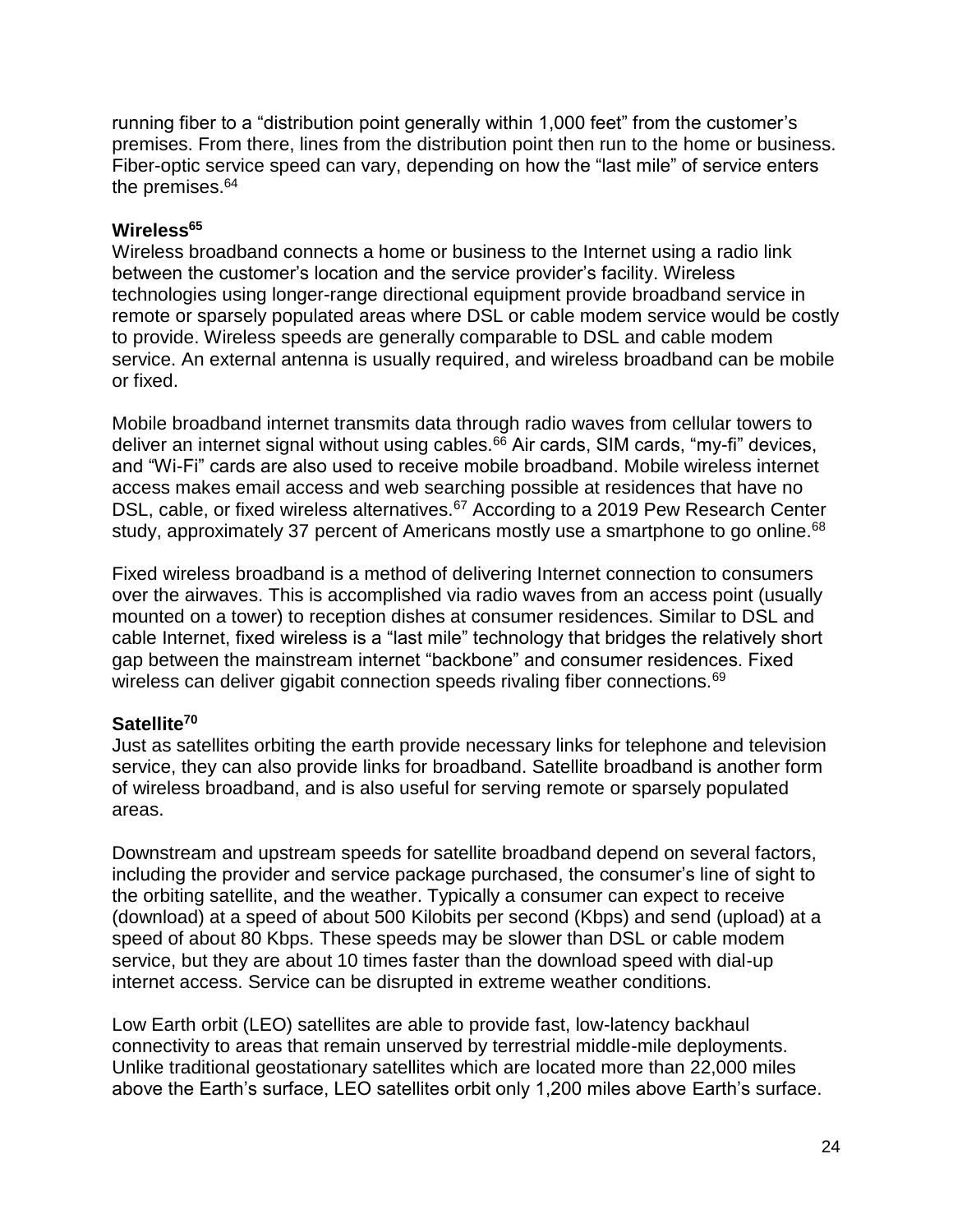Given their closer proximity to Earth, LEO satellites are able to offer faster data speeds, but thousands more satellites are needed to ensure coverage. LEO satellites could be a solution to bridge the digital divide, as they would be able to reach remote parts of the country with high-speed data connectivity. While LEO satellites' launch costs are much cheaper than geostationary satellites, their ground costs are higher.

#### **Technology-Neutral Solutions to Consider**

#### **Digital Literacy Training**

While high-speed transmission technologies are needed to overcome the identified development barriers for broadband access, implementation of digital literacy training can assist with broadband adoption. Digital literacy is the ability to use a computer or other handheld devices for a wide variety of applications, such as telemedicine, banking, and social media interaction. A holistic approach to broadband deployment that includes adoption and education components would benefit Texans.

No single technology can effectively deploy broadband across the vast geography and diverse communities of Texas. However, libraries across the state could serve as anchors for this holistic approach by training and educating their communities in digital literacy. They might be able to set up programs to lend equipment, such as Educational Broadband Service receivers or even tablets and other end-user devices. Libraries could also serve as partnering institutions for connectivity to local government, businesses, and the community at-large in reaching the "last mile" of service access and adoption. Leveraging statewide coordination of libraries and other educational entities would help improve digital literacy across the state.

#### **Broadband Ready Community Designations**

The State could promote broadband investment in local communities by publicly recognizing communities that have established low barriers for entry. Communities could be awarded a "broadband-ready community" designation, thus making providers aware that many burdensome and prohibitive barriers for investment have been eliminated. Additionally, the designation could encourage other communities to follow suit in order to attract future investment.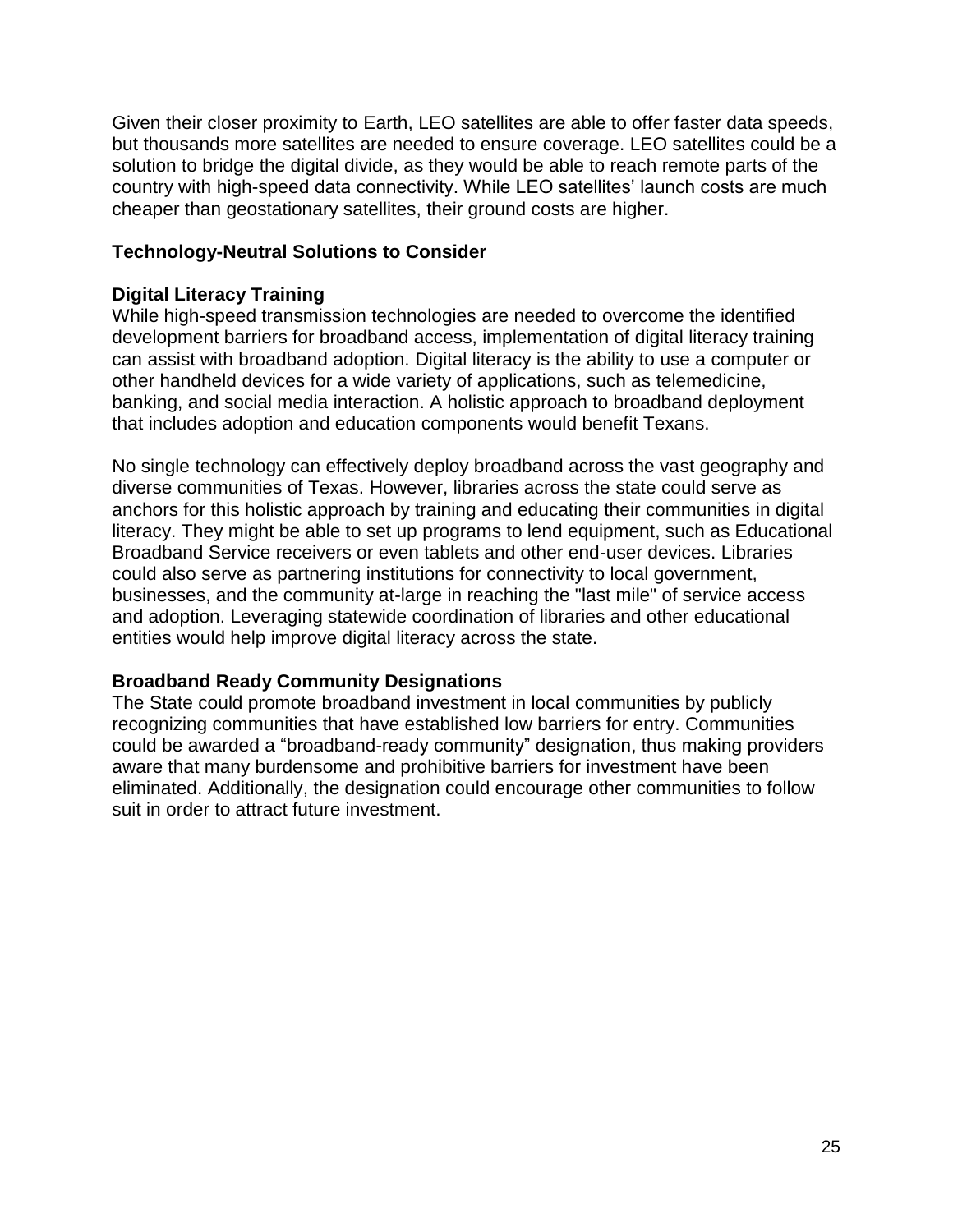## **IX. BENEFITS TO STATEWIDE ACCESS TO BROADBAND**

The Governor's Broadband Development Council was tasked by the Legislature to look at how broadband benefits the State of Texas in the five following areas: (1) economic development; (2) the delivery of educational opportunities in higher education and public education; (3) state and local law enforcement; (4) state emergency preparedness; and (5) the delivery of health care services, including telemedicine and telehealth. The five designated benefits are just the tip of the iceberg when it comes to statewide broadband access.

## **(1) Economic Development**

Statewide access to broadband will increase economic opportunities by allowing access to a worldwide market. The ability to efficiently and effectively advertise, communicate, and inform relies upon a network that is fast and reliable. In today's markets, many sales are made because the seller is able to communicate in real time with a potential buyer who is shopping or comparing services. A fast and reliable broadband network also allows for the expansion of distribution points, which reduces shipping time and costs, all the while creating and/or sustaining jobs and more economic opportunity. The ability to access broadband statewide also creates the ability to telework for large groups of people, thus reducing traffic congestion, pollution, and wasted hours stuck in traffic. It also means that in the future, many Texans will be able to live further away from city centers and urban areas because they can work from home instead of commuting to an office. This could lead to the economic development of smaller communities that are not located near large cities.

Broadband access in rural areas will also enhance precision agriculture practices and could provide incentives for young people to remain in or return to their rural community for career opportunities. Precision agriculture practices can lead to lower fuel costs because of the efficiency of GPS tracking of tractors and the ability to control irrigation pivots and drip stations from smart phones, tablets, and computers.

Regarding Texas entrepreneurship, it is important to recognize that broadband access will enable both rural and urban households to access and participate in e-commerce by either purchasing or marketing and selling services and products. For example, in connection with the benefits of precision agricultural practices, farmers can use the savings as a result of broadband access to assist their families in establishing businesses that can be marketed through the use of broadband technology. Broadband access can also be used to market agriculture products; whether it is live cattle, vegetables, or other products, the market increases with statewide broadband access.

Broadband access is an intricate part of the infrastructure needed for economic development, both in urban and rural locations.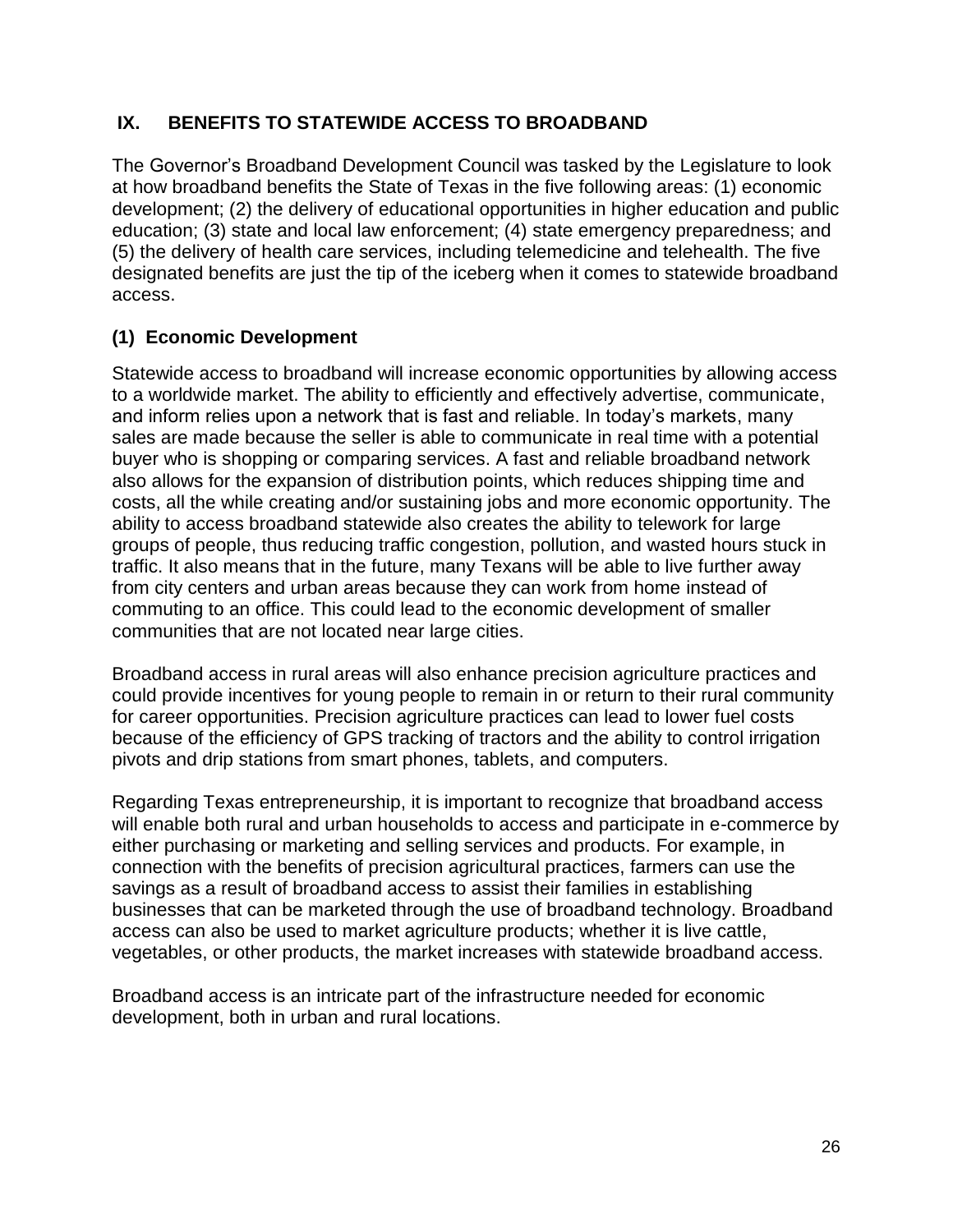## **(2) The delivery of educational opportunities in higher education and public education**

Just as broadband access aids economic development, it can also provide educational opportunities outside the traditional classroom. For example, it might allow a teacher to work on a master's degree from home instead of spending extra time and resources travelling back and forth to attend in-person classes. Additionally, it might allow for a student in a small school district to take an Advanced Placement class not provided locally.

The current pandemic has shown the importance of broadband access with regards to consistent broadband-based educational services for both K-12 and higher education. Without broadband access, slow download and upload speeds impede many of the educational opportunities that rely on interactive learning. For example, a lesson that should take 15 minutes, but stretches into two hours due to connectivity issues, leaves less time for other lessons.

## **(3) State and local law enforcement and (4) State emergency preparedness**

The benefits of broadband access to state and local law enforcement and state emergency preparedness are interconnected. The access to statewide broadband can allow local and state law enforcement agencies to communicate and keep each other aware of situations ranging from severe weather events, protests, and major crime occurrences, to locating offenders that are a threat to the safety of the public by the use of in-car computer systems.

It can also allow local and state law enforcement to communicate with members of the State's emergency management division during major occurrences, not limited to just severe weather, wildfires, and other natural disasters. Statewide access can allow the officers on scene to communicate needs, dangers, and potential hazards via in-car computers. The use of the in-car computers during an event can set the groundwork for what resources are needed and where they are needed.

## **(5) The delivery of health care services, including telemedicine and telehealth**

The benefits of broadband access in the delivery of health care to Texas living in rural areas cannot be overstated. Hospitals are required to have electronic health records and bill electronically. In order to ensure accuracy, the medical records have to be reviewed by medical record coders who are often not in the rural community. Radiology scans are interpreted by radiologists who often work remotely. Real time sharing of records means the hospitals must have dependable, high-speed electronic communications.

In the current pandemic, access to telemedicine can limit the unnecessary contact between patients and their doctors, thereby lowering the risk of infection and keeping patients and providers healthier.<sup>71</sup> In many rural areas, access to telemedicine is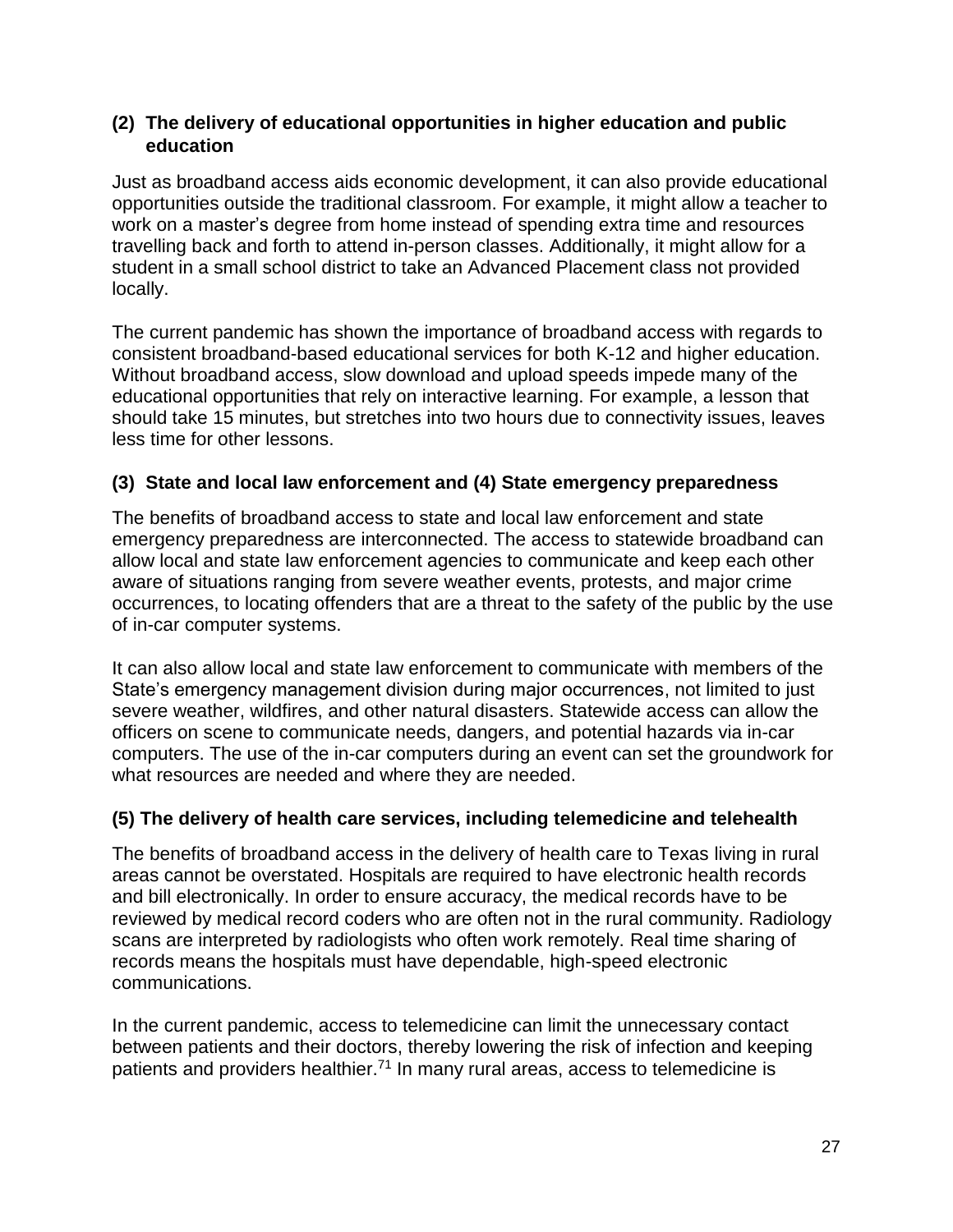especially important for older residents who have limited mobility and limited access to public transportation.

As rural communities struggle to recruit and retain physicians, there is a more frequent use of Advanced Practice Practitioners (APPs) who are Advanced Practice Registered Nurses and Physician Assistants. In the most rural parts of Texas, these APPs support the physicians who are practicing. This support and supervision can be of any physician on staff at the hospital, so it is not limited to a physician practicing in the community. Thus, telemedicine provides some relief for the very few physicians who actually practice in very rural Texas communities.<sup>72</sup>

Additionally, telemedicine allows for tele-hospitalists to care for in-patients. This allows critically ill patients to be cared for closer to home, and allows the local hospital to get the revenue this care generates.<sup>73</sup>

Smaller, rural hospitals typically have a limited number of medical staff and specialists. Their physicians are often family practice or internal medicine physicians who are called on to provide a full scope of care, especially in the emergency room. Broadband can provide access to specialists for consultation.

This is especially critical in the emergency room where a family practice physician may go years without intubating a patient and then have multiple intubations in a single night. Having Board-Certified emergency medicine physicians to assist via telemedicine greatly enhances the chances for a positive outcome. In view of this, the Texas Department of State Health Services revised the requirement for Level 4 Trauma Hospitals to allow for the use of telemedicine to support APPs when they are working in the emergency department.

The ability to administer mental health services via telehealth can lead to better quality of life for the many Texans who suffer from mental illness. During the pandemic, the United States has seen a dramatic increase in the suicide rate.<sup>74</sup> Telemedicine could be an essential factor that may save the lives of many Texans needing mental health support during this time.

"Total wellness" not only relies on telemedicine and telehealth, but on the continued access to social interaction.<sup>75</sup> Internet access can help individuals overcome social isolation brought on by the pandemic, or other factors. It can assist in maintaining the mental and social health of elderly Texans by allowing them to have virtual contact with others while social distancing. Affordable, reliable high-speed internet access is important to enable all Texans to enhance their quality of life.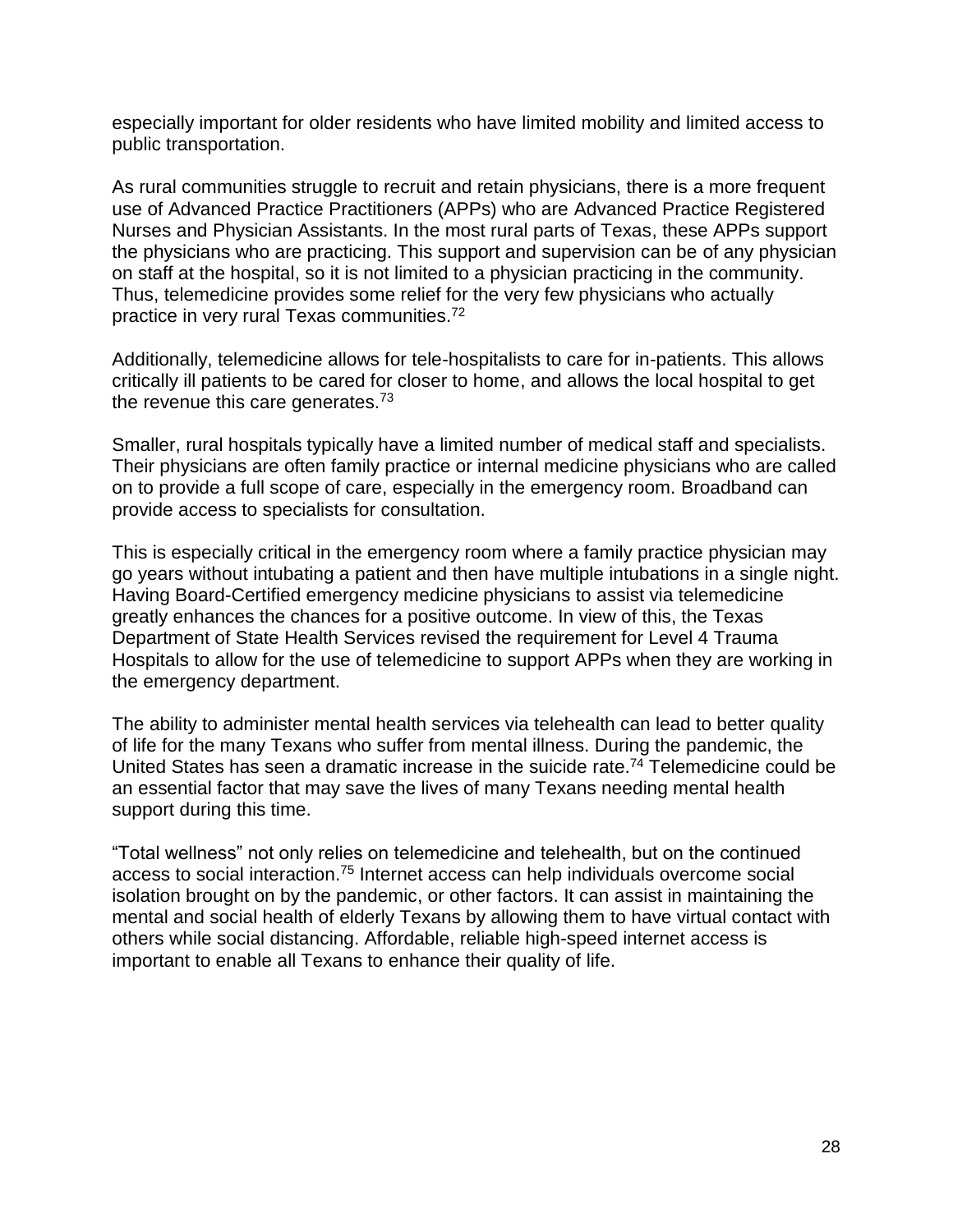#### **Endnotes**

 $\overline{a}$ 

1 "FCC Announces List of Eligible Areas for RDOF Auction Bidding." Federal Communications Commission. [Viewed on October 26, 2020]. https://www.fcc.gov/document/fcc-announces-list-eligibleareas-rdof-auction-bidding.

<sup>2</sup> Federal Communications Commission. "Connecting America: The National Broadband Plan." March 17, 2010, XI. [Viewed on September 10, 2020]. https://www.fcc.gov/general/national-broadband-plan.

<sup>3</sup> Texas 2036. "More Broadband Means More Opportunity in a More Modern Texas." February 12, 2020. [Viewed on September 12, 2020]. https://texas2036.org/posts/more-broadband-means-more-opportunityin-a-more-modern-texas/; Columbia Telecommunications Corporation (Contracted by Small Business Administration). "The Impact of Broadband Speed and Price on Small Business." November 2010. [Viewed on September 11, 2020]. https://www.sba.gov/sites/default/files/rs373tot\_0.pdf.

<sup>4</sup> Zimmer, Jameson. "FCC Broadband Definition Has Changed Before and Will Change Again." *BroadbandNow*. February 10, 2018. [Viewed on September 11, 2020]. https://broadbandnow.com/report/fcc-broadband-definition/.

<sup>5</sup> Federal Communications Commission. "2018 Broadband Deployment Report." February 2, 2018. [Viewed on September 12, 2020]. https://www.fcc.gov/reports-research/reports/broadband-progressreports/2018-broadband-deployment-report.

<sup>6</sup> Federal Communications Commission. "Connecting America: The National Broadband Plan." March 17, 2010, XI. [Viewed on September 10, 2020]. https://www.fcc.gov/general/national-broadband-plan.

<sup>7</sup> Glasshouse Policy. 2019. "Policy Solutions For The 86th Texas Legislature: Recommendations to improve broadband access in rural and underserved areas across Texas." [Viewed on September 11, 2020]. https://glasshousepolicy.org/wp-content/uploads/2019/02/GHP\_Broadband-Report\_86th-Legislature.pdf; Connected Nation Texas. April 2020. "Broadband in Texas: A Briefing Prepared for the Governor's Broadband Development Council." [Viewed on September 10, 2020]. https://gov.texas.gov/uploads/files/business/Texas\_Broadband\_Briefing\_Book\_-\_April\_2020.pdf.

<sup>8</sup> Smith, J.B. "Pandemic highlights broadband internet gap for many in rural counties." *Waco Tribune-Herald and The Eagle*. August 16, 2020. [Viewed on September 10, 2020]. https://theeagle.com/news/local/pandemic-highlights-broadband-internet-gap-for-many-in-ruralcounties/article\_acc5002a-df79-11ea-85fe-f39e2cdea015.html.

<sup>9</sup> H.B.1960, *Texas Legislature, 86th Legislative Session*, May 25, 2019. [Viewed on September 10, 2020]. https://capitol.texas.gov/BillLookup/Text.aspx?LegSess=86R&Bill=HB1960#.

<sup>10</sup> National Conference of State Legislatures. "Broadband Spending: Bridging the Digital Divide." October 2020. p. 2. [Viewed on October 23, 2020]. https://www.ncsl.org/Portals/1/Documents/fiscal/NCSLOctoberFiscalBrief\_Broadband\_Spending.pdf.

<sup>11</sup> H.B.1960, *Texas Legislature, 86th Legislative Session*, May 25, 2019. [Viewed on September 10, 2020]. https://capitol.texas.gov/BillLookup/Text.aspx?LegSess=86R&Bill=HB1960#.

<sup>12</sup> Office of the Texas Governor. "Governor Abbott Appoints Fifteen To Governor's Broadband Development Council." January 10, 2020. [Viewed on September 10, 2020]. https://gov.texas.gov/news/post/governor-abbott-appoints-fifteen-to-governors-broadband-developmentcouncil.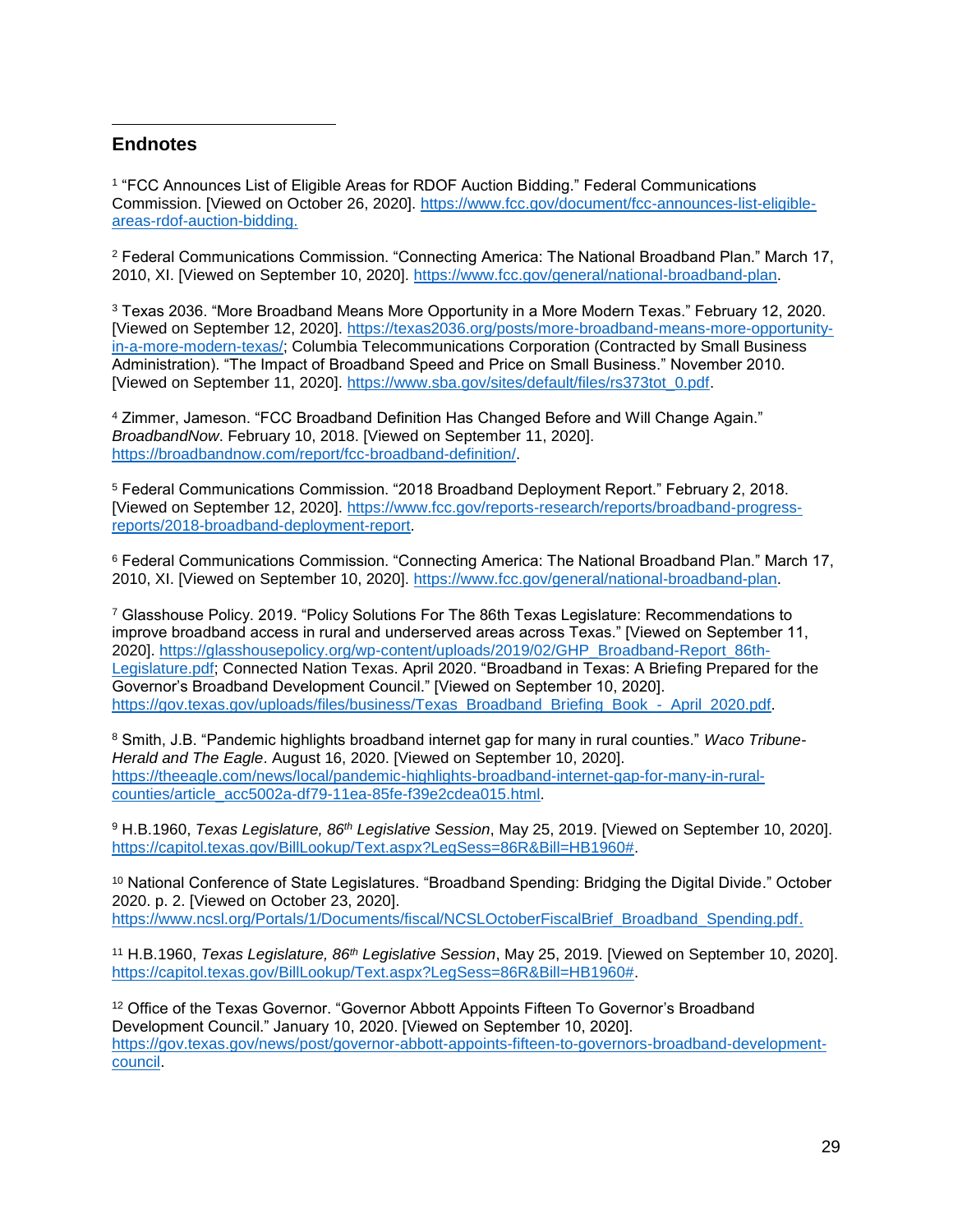$\overline{a}$ <sup>13</sup> S.B.14, *Texas Legislature, 86th Legislative Session*, June 7, 2019. [Viewed on September 10, 2020]. https://capitol.texas.gov/BillLookup/Text.aspx?LegSess=86R&Bill=SB14#.

<sup>14</sup> H.B.2422, *Texas Legislature, 86th Legislative Session*, September 1, 2019. [Viewed on September 14, 2020]. https://capitol.texas.gov/BillLookup/Text.aspx?LegSess=86R&Bill=HB2422#.

<sup>15</sup> H.B.2423, *Texas Legislature, 86th Legislative Session*, February 25, 2019. [Viewed on September 10, 2020]. https://capitol.texas.gov/BillLookup/BillStages.aspx?LegSess=86R&Bill=HB2423.

<sup>16</sup> Irving, Larry. "Broadband is now our lifeline, 20 million still lack access." The Hill. March 28, 2020. [Viewed on September 12, 2020]. https://thehill.com/opinion/technology/489977-broadband-is-now-ourlifeline-but-20-million-still-lack-access.

<sup>17</sup> Texas Comptroller of Public Accounts. "State Sales Tax Revenue Totaled \$2.7 Billion in June." July 1, 2020. [Viewed on September 10, 2020]. https://comptroller.texas.gov/about/mediacenter/news/2020/200701-sales-tax.php; Texas Comptroller of Public Accounts. "State Sales Tax Revenue Totaled Nearly \$3 Billion in July." August 3, 2020. [Viewed on September 10, 2020]. https://comptroller.texas.gov/about/media-center/news/2020/200803-sales-tax.php.

<sup>18</sup> AARP. "AARP Texas Applauds Broadband Council Appointment." January 10, 2020. [Viewed on September 10, 2020]. https://states.aarp.org/texas/aarp-texas-applauds-broadband-council-appointment.

<sup>19</sup> Ramsey, Ross. "Analysis: Shopping for students without schoolrooms, Texas is spending \$250 million to narrow the digital divide." *The Texas Tribune*. August 14, 2020. [Viewed on September 10, 2020]. https://www.texastribune.org/2020/08/14/texas-schools-remote-internet-access/.

<sup>20</sup> Cornyn, John. "Cornyn: We need to do more to help those on wrong side of digital divide." *Rio Grande Guardian*. September 9, 2020. [Viewed on September 10, 2020]. https://riograndeguardian.com/cornynwe-need-to-do-more-to-help-those-on-wrong-side-of-digital-divide/.

<sup>21</sup> U.S. Chamber of Commerce. "U.S. Chamber Letter on Broadband Access." May 19, 2020. [Viewed on September 12, 2020]. https://www.uschamber.com/letters-congress/us-chamber-letter-broadband-access.

<sup>22</sup> "Governor Abbott announce eLearning funding for Texas students." KCBD. July 17, 2020. [Viewed on October 24, 2020]. https://www.kcbd.com/2020/07/17/governor-abbott-announce-elearning-funding-texasstudents/.

<sup>23</sup> "Gov. Abbott announces procurement of 1 million devices, WiFi hotspots for Texas students." KHOU. August 20, 2020. [Viewed on October 24, 2020]. https://www.khou.com/article/news/education/texasdigital-divide-gov-abbott-announces-procurement-of-one-million-devices-wifi-hotspots/285-c2cf9aef-1c11- 4754-96f5-a71234b842a2.

<sup>24</sup> "Governor Abbott Issues Statement Of Support For Senator John Cornyn's 'Eliminate The Digital Divide Act' Broadband Legislation." Woodlands Online. October 1, 2020. [Viewed on October 24, 2020). https://www.woodlandsonline.com/npps/story.cfm?nppage=68012.

<sup>25</sup> The PEW Charitable Trusts. "How States Are Expanding Broadband Access." February 2020. [Viewed on September 24, 2020]. https://www.pewtrusts.org/- /media/assets/2020/03/broadband\_report0320\_final.pdf.

<sup>26</sup> Garry, Lauren. "FCC Universal Service Fund High Cost Program." Presented to Texas Governor's Broadband Development Council. August 27, 2020.

<sup>27</sup> U.S. Department of Agriculture. "USDA Highlights Accomplishments in Rural High-Speed Broadband Deployment Under American Broadband Initiative." June 25, 2020. [Viewed on September 10, 2020].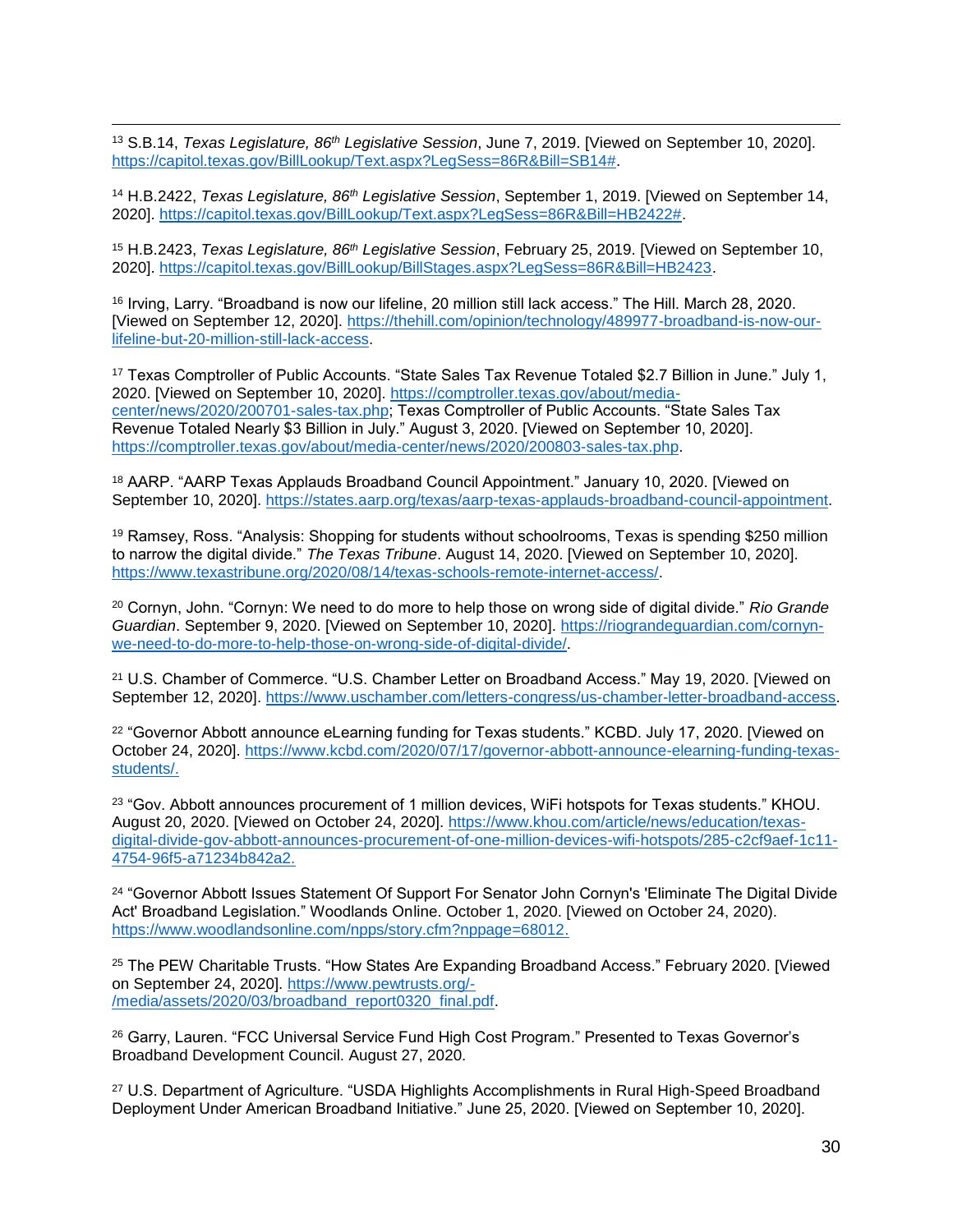https://www.usda.gov/media/press-releases/2020/06/25/usda-highlights-accomplishments-rural-highspeed-broadband.

 $\overline{a}$ 

<sup>28</sup> United States Department of Agriculture. "USDA Invests \$19 Million in Broadband for Rural Texas Communities." February 28, 2020. [Viewed on October 6, 2020]. https://www.usda.gov/media/pressreleases/2020/02/28/usda-invests-19-million-broadband-rural-texas-communities.

<sup>29</sup> Federal Communications Commission. "Universal Service." September 9, 2020. [Viewed on September 10, 2020]. https://www.fcc.gov/general/universal-service.

<sup>30</sup> Federal Communications Commission. "Universal Service." September 9, 2020. [Viewed on September 10, 2020]. https://www.fcc.gov/general/universal-service.

<sup>31</sup> Garry, Lauren. "FCC Universal Service Fund High Cost Program." Presented to Texas Governor's Broadband Development Council. August 27, 2020.

32 Federal Communications Commission. "Connect America Fund (CAF)." February 2, 2017. [Viewed on September 10, 2020]. https://www.fcc.gov/general/connect-america-fund-caf.

<sup>33</sup> Federal Communications Commission. "Lifeline Program for Low-Income Consumers." September 9, 2020. [Viewed on September 10, 2020]. https://www.fcc.gov/general/lifeline-program-low-incomeconsumers.

<sup>34</sup> Federal Communications Commission. "E-Rate - Schools & Libraries USF Program." September 3, 2020. [Viewed on September 10, 2020]. https://www.fcc.gov/general/e-rate-schools-libraries-usf-program.

<sup>35</sup> Federal Communications Commission. "Wireline Competition Bureau Announces E-rate and RHC Programs' Inflation-Based Caps For Funding Year 2020." March 12, 2020. [Viewed on September 24, 2020]. https://docs.fcc.gov/public/attachments/DA-20-263A1.pdf.

<sup>36</sup> Garry, Lauren. "FCC Universal Service Fund High Cost Program." Presented to Texas Governor's Broadband Development Council. August 27, 2020.

<sup>37</sup> Federal Communications Commission. "Rural Health Care Program." September 3, 2020. [Viewed on September 10, 2020]. https://www.fcc.gov/general/rural-health-care-program.

<sup>38</sup> Federal Communications Commission. "Wireline Competition Bureau Announces E-Rate and RHC Programs' Inflation-Based Caps For Funding Year 2020." March 12, 2020. [Viewed on September 10, 2020]. https://docs.fcc.gov/public/attachments/DA-20-263A1.pdf.

<sup>39</sup> Garry, Lauren. "FCC Universal Service Fund High Cost Program." Presented to Texas Governor's Broadband Development Council. August 27, 2020.

<sup>40</sup> Federal Communications Commission. "FCC Launches \$20 Billion Rural Digital Opportunity Fund." February 7, 2020. [Viewed on September 10, 2020]. https://www.fcc.gov/document/fcc-launches-20 billion-rural-digital-opportunity-fund-0.

<sup>41</sup> Connected Nation. "Aligning the FCC's Digital Opportunity Data Collection with the Broadband DATA Act." August 5, 2020. [Viewed on September 10, 2020]. https://connectednation.org/wpcontent/uploads/2020/08/Aligning-the-FCCs-Digital-Opportunity-Data-Collection-with-the-Broadband-DATA-Act2.pdf.

<sup>42</sup> United States Department of Agriculture. "ReConnect Loan and Grant Program." 2020. [Viewed on September 10, 2020]. https://www.usda.gov/reconnect.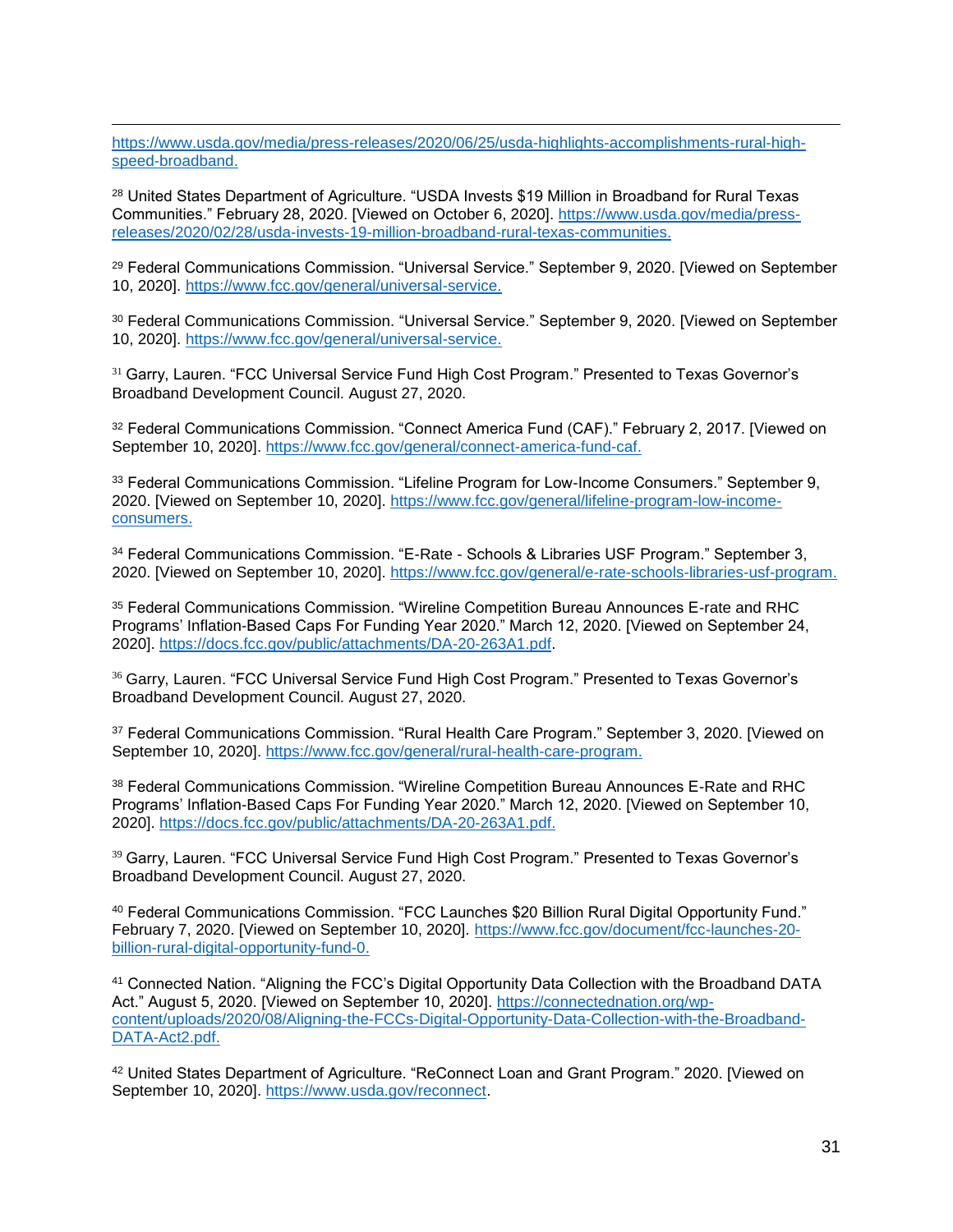$\overline{a}$ <sup>43</sup> United States Department of Agriculture Rural Development. "Community Connect Grants." 2020. [Viewed on September 10, 2020]. https://www.rd.usda.gov/programs-services/community-connect-grants.

<sup>44</sup> United States Department of Agriculture Rural Development. "Distance Learning & Telemedicine Grants." 2020. [Viewed on September 10, 2020]. https://www.rd.usda.gov/programs-services/distancelearning-telemedicine-grants.

<sup>45</sup> United States Department of Agriculture Rural Development. "Rural Broadband Access Loan and Loan Guarantee." 2020. [Viewed on September 10, 2020]. https://www.rd.usda.gov/programs-services/ruralbroadband-access-loan-and-loan-guarantee.

<sup>46</sup> United States Department of Agriculture Rural Development. "Telecommunications Infrastructure Loans & Loan Guarantees." 2020. [Viewed on September 10, 2020]. https://www.rd.usda.gov/programsservices/telecommunications-infrastructure-loans-loan-guarantees.

<sup>47</sup> FirstNet. "FirstNet: The History of our Nation's Public Safety Network." 2020. [Viewed on September 10, 2020]. https://firstnet.gov/about/history.

<sup>48</sup> Connected Nation Texas. "Broadband in Texas: A Briefing Prepared for the Governor's Broadband Development Council." April 2020. [Viewed on October 28, 2020]. https://gov.texas.gov/uploads/files/business/Texas\_Broadband\_Briefing\_Book\_-\_April\_2020.pdf.

<sup>49</sup> Texas Department of Public Safety. "Texas Public Safety Broadband program." [Viewed on September 24, 2020]. https://www.dps.texas.gov/IOD/interop/broadbandProgram.htm.

<sup>50</sup> Public Utility Commission of Texas. "About the PUCT." 2020. [Viewed on September 10, 2020]. https://www.puc.texas.gov/agency/about/mission.aspx.

<sup>51</sup> CN Texas, an independent, public-and-private initiative, works to mitigate the census block issue in Texas by working directly with broadband providers to help refine their coverage areas and offer them an opportunity to provide more detailed information on the infrastructure availability.

<sup>52</sup> According to the FCC Website, over 300,000 locations in Texas are unserved. "FCC Announces List of Eligible Areas for RDOF Auction Bidding." Federal Communications Commission. [Viewed on October 26, 2020]. https://www.fcc.gov/document/fcc-announces-list-eligible-areas-rdof-auction-bidding.

<sup>53</sup> Map produced by Connected Nation: Texas. July 31, 2020.

<sup>54</sup> LaRose, Robert, Jennifer L. Gregg, Sharon Strover, Joseph Straubhaar, Serena Carpenter (July-August 2007), "Closing the Rural Broadband Gap," Telecommunications Policy, Vol. 31, Issues 6, pp. 359-373; Mandel, Lauren H., Alemanne, Nicole D., McClure, Charles R., (February 2012), "Rural Anchor Institution Broadband Connectivity: Enablers and Barriers to Adoption," iConference '12: Proceedings of the 2012 iConference, Pages 136–144, https://doi.org/10.1145/2132176.2132194; Connected Nation Texas, (April 2020) "Broadband in Texas: A Briefing Prepared for the Governor's Broadband Development Council," https://gov.texas.gov/uploads/files/business/Texas\_Broadband\_Briefing\_Book -\_April\_2020.pdf.

<sup>55</sup> Federal Communications Commission. "2019 Broadband Deployment Report." May 29, 2019. [Viewed on October 8, 2020]. https://docs.fcc.gov/public/attachments/FCC-19-44A1.pdf.

56 United States Government Accountability Office, TELECOMMUNICATIONS Broadband Deployment Is Extensive throughout the United States, but It Is Difficult to Assess the Extent of Deployment Gaps in Rural Areas, Report to Congressional Committees, GAO-06-426. May 5, 2006. [Viewed on October 6, 2020]. https://www.gao.gov/products/GAO-06-426.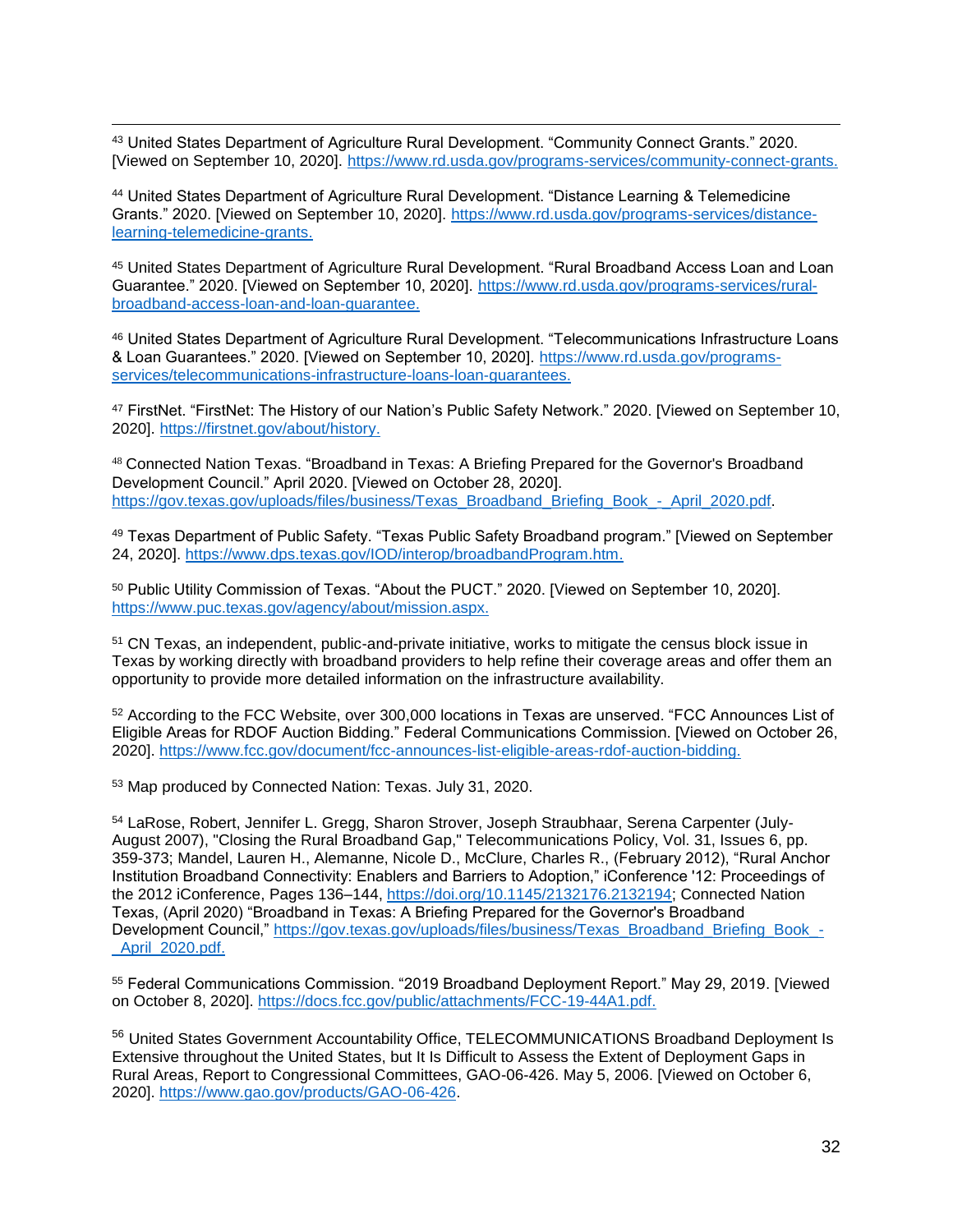$\overline{a}$ <sup>57</sup> Federal Communications Commission. "2019 Broadband Deployment Report." May 29, 2019. [Viewed on October 8, 2020]. https://docs.fcc.gov/public/attachments/FCC-19-44A1.pdf.

<sup>58</sup> Ramsey, Ross. "Analysis: A digital divide with dire consequences for Texas." The Texas Tribune. April 1, 2020. [Viewed on October 26, 2020]. https://www.texastribune.org/2020/04/01/digital-divide-direconsequences-texas/; Humphreys, Brian E. "Demand for Broadband in Rural Areas: Implications for Universal Access." Congressional Research Service. R46108. December 9, 2019. [Viewed on October 26, 2020]. https://fas.org/sgp/crs/misc/R46108.pdf.

<sup>59</sup> Anderson, Monica and Madhumitha Kumar. "Digital divide persists even as lower-income Americans make gains in tech adoption." Pew Research Center. May 7, 2019. [Viewed on October 26, 2020]. https://www.pewresearch.org/fact-tank/2019/05/07/digital-divide-persists-even-as-lower-incomeamericans-make-gains-in-tech-adoption/.

<sup>60</sup> Niehaves, Björn, and Ralf Plattfaut. "Internet adoption by the elderly: employing IS technology acceptance theories for understanding the age-related digital divide." European Journal of Information Systems 23, no. 6 (2014): 708-726. [Viewed on October 26, 2020]. https://www.tandfonline.com/doi/full/10.1057/ejis.2013.19?scroll=top&needAccess=true.

<sup>61</sup> Federal Communications Commission. "Types of Broadband Connections." [Viewed on October 7, 2020]. https://www.fcc.gov/general/types-broadband-connections.

62 Spann, Charles. "Broadband Internet Access Basics." Connected Nation. January 2, 2020. [Viewed on October 24, 2020]. https://connectednation.org/blog/2020/01/02/broadband-internet-access-basics/.

<sup>63</sup> BroadbandNow. "Fiber Internet Providers." [Viewed on October 7, 2020]. https://broadbandnow.com/Fiber-Providers.

<sup>64</sup> Connected Nation. "Broadband Internet Access Basics." January 2, 2020. [Viewed on October 7, 2020]. https://connectednation.org/blog/2020/01/02/broadband-internet-access-basics/.

<sup>65</sup> Federal Communications Commission. "Types of Broadband Connections." [Viewed on October 7, 2020]. https://www.fcc.gov/general/types-broadband-connections#fiber.

<sup>66</sup> BroadbandNow. "Mobile Broadband Internet Providers." [Viewed on October 7, 2020]. https://broadbandnow.com/Mobile-Broadband-Providers.

<sup>67</sup> Connected Nation. "Broadband Internet Access Basics." January 2, 2020. [Viewed on October 7, 2020]. https://connectednation.org/blog/2020/01/02/broadband-internet-access-basics/.

<sup>68</sup> Anderson, Monica. "Mobile Technology and Home Broadband 2019." *Pew Research Center*. June 13, 2019. [Viewed on October 7, 2020]. https://www.pewresearch.org/internet/2019/06/13/mobile-technologyand-home-broadband-2019/.

69 BroadbandNow. "Fixed Wirless Internet in the USA." [Viewed on October 7, 2020]. https://broadbandnow.com/Fixed-Wireless, citing Wells, Jonathan. 2010. "Multi-gigabit Microwave and Millimeter-wave Wireless Communications." Artech House, Norwood, MA.

<sup>70</sup> Federal Communications Commission. "Types of Broadband Connections." [Viewed on October 7, 2020]. https://www.fcc.gov/general/types-broadband-connections#fiber; Johnston, Jeff. "LEO Satellite Broadband Expectations Need to Come Back to Earth." CoBank. June 2020, p. 2. [Viewed on October 8, 2020]. https://www.cobank.com/-/media/files/ked/communications/leo-satellite-broadband-expectationsneed-to-come-back-to-earth-

jun2020.pdf?la=en&hash=5AAFA698D1EEBE774FBED0CA63F13F01407C69C9; "A Blueprint for Alaska's Broadband." The Denali Commission. December 11, 2019. [Viewed on October 8, 2020].